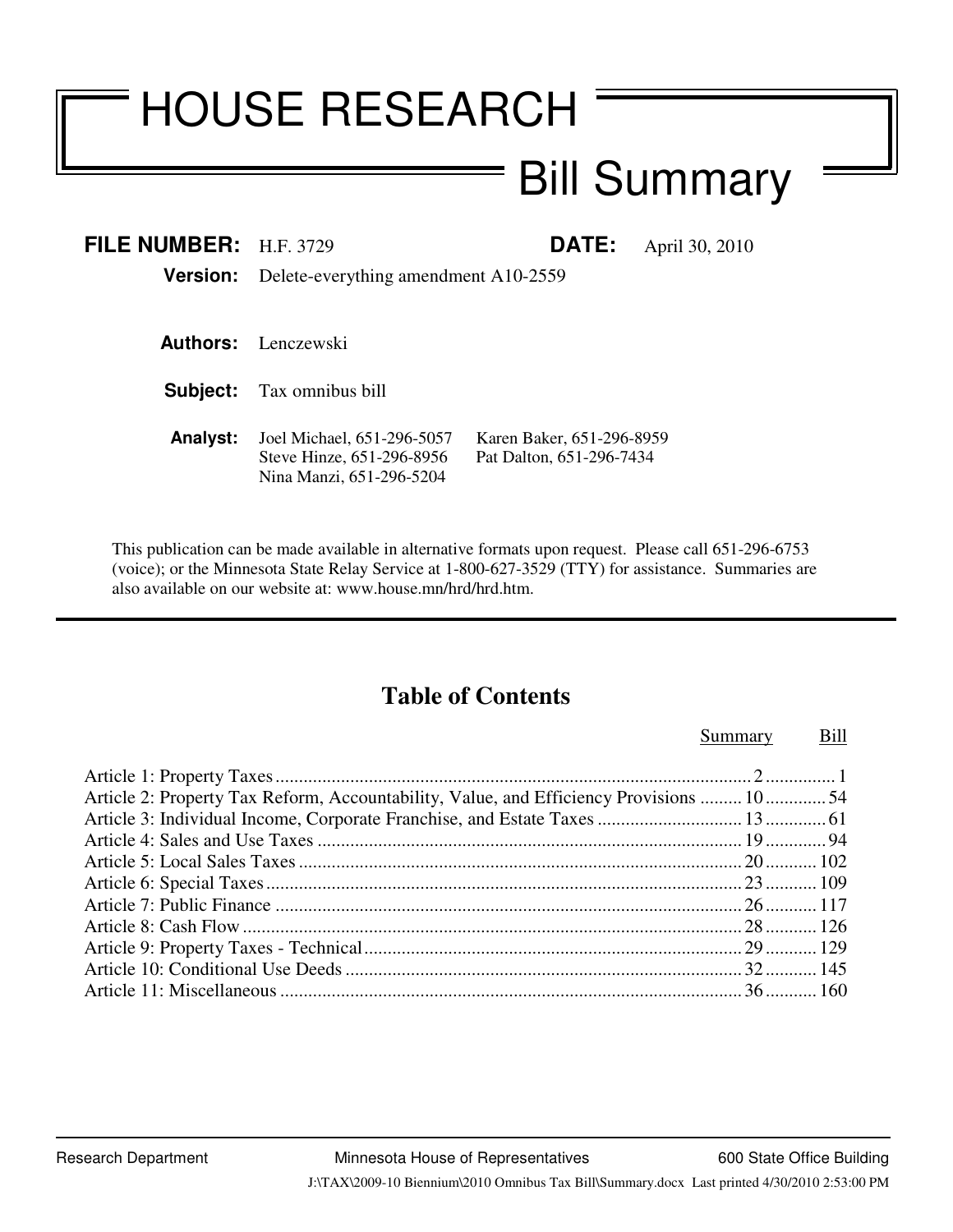# **Article 1: Property Taxes**

# **Overview**

Article 1 makes a variety of changes to the property tax system:

- Extends the time for spouses of deceased disabled veterans to continue to receive a market value exclusion from two years to five years
- Allows spouses of military service members who die while in active service to receive a market value exclusion for five years
- Allows spouses of deceased disabled veterans and of military service members who die while in active service to qualify for the senior deferral program for the rest of their lives regardless of age
- Increases the income limit for the senior deferral program from  $$60,000$  to \$75,000
- Provides a valuation exclusion for certain disaster-damaged properties
- $\triangleright$  Provides for a study of the fiscal disparities program
- $\blacktriangleright$  Limits eligibility for homes to receive the relative homestead classification to those eligible as of December, 2010 (does not affect agricultural homesteads)
- Provides additional aid to the city of St. Charles for its loss of tax base due to a major fire
- Exempts federal lands leased to individual taxpayers for seasonal recreational purposes from property taxation
- Clarifies laws relating to the duties of assessors
- **1 Assessors.** States that the chapter of law requiring licensing of real estate appraisers does not require licensing of assessors for political subdivisions who are performing their duties listed in sections 6 or 7 of this bill.

Effective the day following final enactment for testimony offered and opinions or reports prepared in cases or proceedings that have not been finally resolved.

**2 Rate of tax; airflight property.** Requires the commissioner of transportation to certify the airflight property tax information to the commissioner of revenue annually by December 31. Provides that the certification shall state the total fund appropriation and shall list individually the estimated fund revenues. The difference between the total fund appropriation and the estimated revenues shall equal the property tax portion which the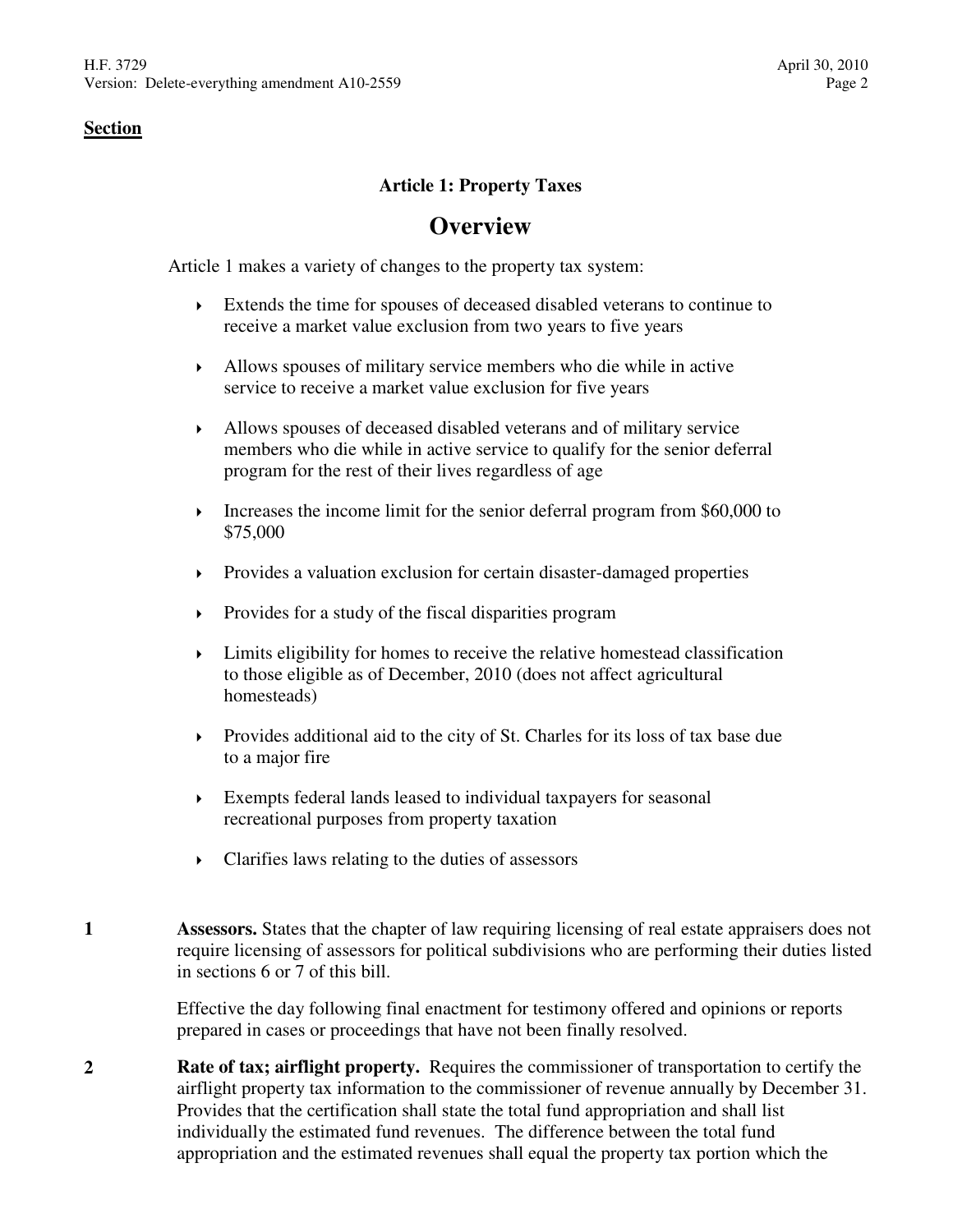commissioner of revenue shall use when determining the rate of tax to be levied and collected against the net tax capacity of the airflight property.

If the levy amount has not been certified by December 31, the commissioner of revenue shall use the last previous certified amount to determine the tax, and shall notify the chairs and the ranking minority members of the committees of the house and senate having jurisdiction over the Department of Transportation that a certification has not been made.

Effective for taxes payable in 2011 and thereafter.

**3 Notice of taxes, payment.** Changes the date for the commissioner of revenue to notify the airline companies of their tax amount from December 1 to March 1. Changes the due date from January 1 to April 1 for payment of the tax. These are done in conformity with the date change in section 2.

Effective for taxes payable in 2011 and thereafter.

**4 Prohibited activity.** Provides that the "moonlighting" prohibition for assessors does not prevent them from performing their duties under the law, including the new language in section 7.

> Effective the day following final enactment for testimony offered and opinions or reports prepared in cases or proceedings that have not been finally resolved.

**5 Leased seasonal-recreational land.** Exempts from property taxation all land that is owned by the federal government and leased for noncommercial seasonal-recreational or noncommercial seasonal-recreational residential use. The improvements continue to be subject to tax. Taxpayers holding these leases pay annual lease payments to the federal government. The county where the property is located gets 25 percent of this money returned to them as a federal payment.

> *As a result of a law change made in 2008, leased noncommercial seasonal-recreational land and noncommercial seasonal-recreational residential land is exempt from property taxation only if (1) the county board adopts a resolution to exempt the land, and (2) the land was rented for those purposes and was exempt from property taxation for taxes payable in 2008. The 2008 law became effective for taxes payable in 2009. St. Louis County was the primary county affected by the 2008 law change.*

> *This provision expands the 2008 exemption to all property owned by the federal government that is used for these purposes; it also eliminates the county board approval for the exemption and the requirement that the property needed to be exempt for taxes payable in 2008.*

Effective for taxes payable in 2011 and thereafter.

- **6 Division of duties between local and county assessor.** Provides that the local assessor must perform the new duties contained in section 7 if directed by the county assessor.
- **7 Powers and duties.** Adds to the powers and duties of county assessors: performing appraisals, reviewing the original assessment and determining its accuracy, preparing an appraisal or appraisal report, and testifying before any court or other body as an expert or on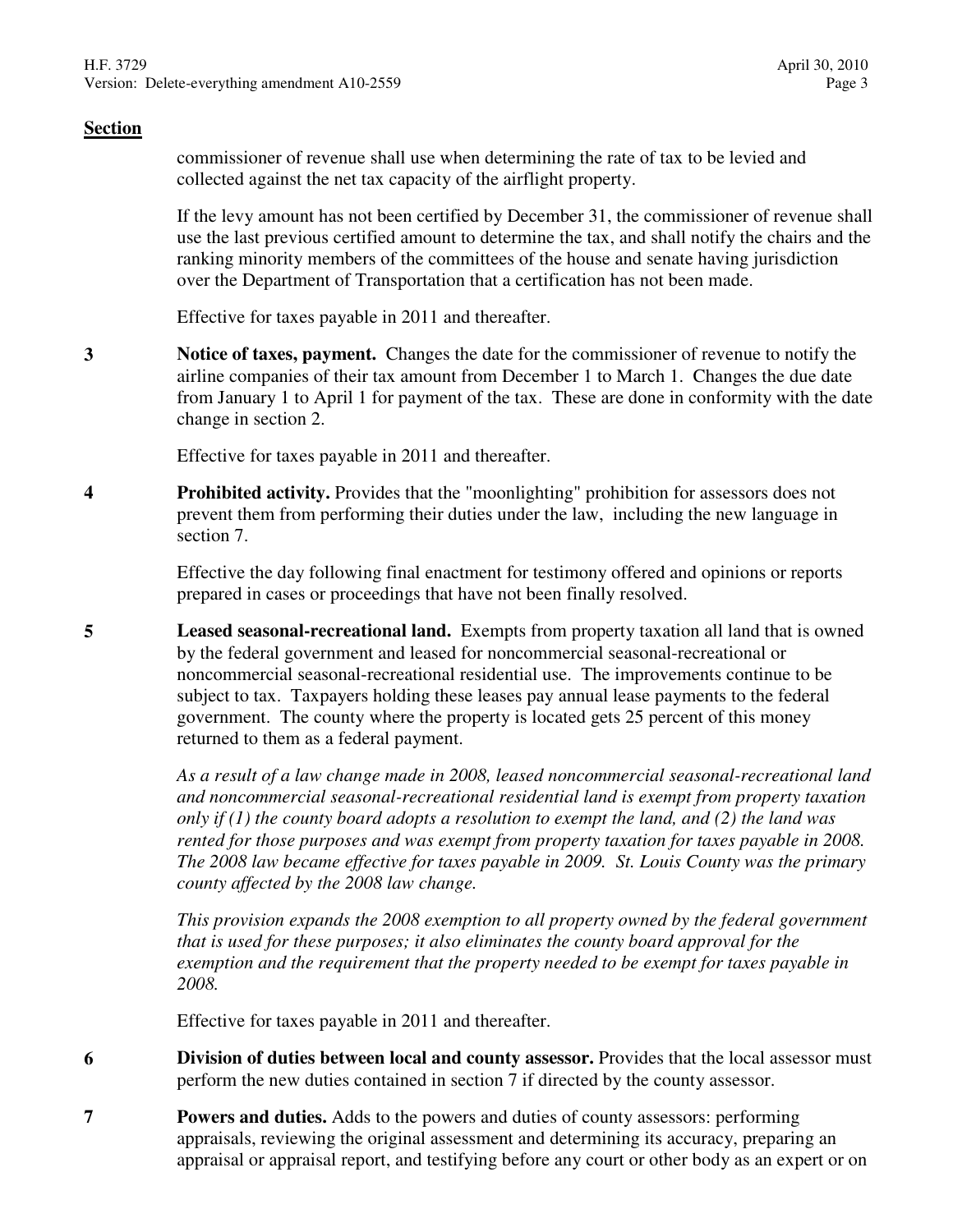behalf of the assessor's jurisdiction with respect to properties in that jurisdiction.

Effective the day following final enactment for testimony offered and opinions or reports prepared in cases or proceedings that have not been finally resolved.

- **8 Applicability.** Technical change relating to disaster-damaged homes provision in section 10.
- **9 Reassessments required.** Technical change relating to disaster-damaged homes provision in section 10.
- **10 Disaster-damaged homes; partial valuation exclusion.** Provides for a valuation exclusion for a home that:
	- sustained sufficient damage in a disaster to reduce its value by at least \$15,000,
	- was restored or rebuilt by the end of the year after the disaster,
	- has a gross living area after reconstruction that does not exceed 130 percent of its pre-disaster gross living area, and
	- has an estimated market value after reconstruction that exceeds its pre-disaster value by at least \$25,000.

Provides that the difference between the post-reconstruction value and the pre-disaster value will be excluded in the first assessment year following reconstruction, and one-half of the difference will be excluded in the second assessment year following reconstruction.

Requires the owner to file an application for the valuation exclusion by January 2 of the year following the year in which the restoration or reconstruction was substantially completed.

Effective for assessment year 2010 and thereafter (extends application deadline to June 30, 2010, for restoration or reconstruction occurring in 2009).

- **11 General rule (new relative homestead prohibition).** Prohibits any new properties from qualifying for relative homestead classification after December 16, 2010 (does not affect agricultural properties).
- **12 Manufactured home park cooperative.** Modifies the property tax treatment of land owned by a manufactured home park cooperative that qualifies for homestead treatment. Provides for a special class rate, as specified in section 16. Also provides that this land is not eligible to receive the market value homestead credit. Further provides that taxes on this land are not to be included in the determination of taxes payable for rent paid under the property tax refund program.

*Background: Under current law, the tax treatment of manufactured home park land qualifying for homestead treatment is somewhat ambiguous and difficult to administer. The law envisions that the park land is divided into shares, with each owner's share of the land*  value added to the value of the owner's manufactured home. This treatment is difficult *administratively for a number of reasons, one of which is that the park land is real property (i.e. valued in one year and taxed in the following year), but the manufactured home is personal property (i.e. valued and taxed in the same year). It is also unclear how to apply the market value homestead credit to the park land.*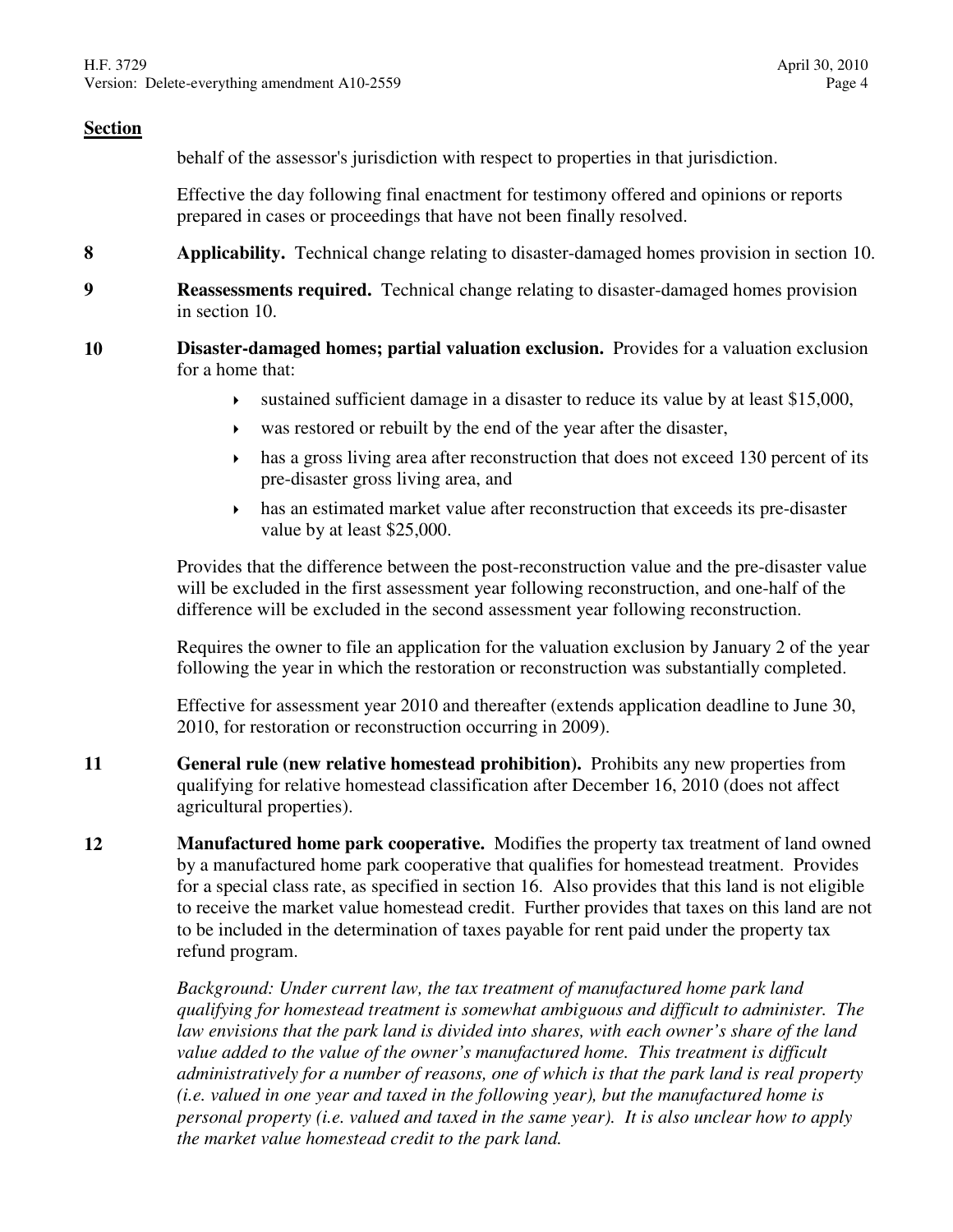*This language keeps the value of the land distinct from the value of the individual homes, with a class rate that is lower than the normal residential homestead rate (0.75 percent versus 1 percent), but without any market value homestead credit on the park land. It also precludes the tax on the land from being included with the owner's home tax for purposes of the property tax refund.* 

Effective for taxes payable in 2011 and thereafter.

**13 Homestead owned by a family farm corporation, other entities.** Allows a shareholder, member, or partner of a family farm corporation, joint farm venture, limited liability company (LLC), or partnership that also has a separate agricultural homestead whose market value does not reach the maximum value of the first tier homestead class rate, to apply the first tier class rate to property of the entity, up to the unused portion of the first tier maximum value.

> Provides that the property of the entity must be contiguous or if noncontiguous, located in the same township or city, or within four townships or cities, or combination thereof. Requires the owner to notify the county assessor by July 1 that a portion of market value may be eligible for the homestead classification for taxes payable in the following year.

Effective for assessment year 2010 and thereafter, for taxes payable in 2011 and thereafter.

*For example, if a shareholder of an LLC that did not live on the property had a separate agricultural homestead with a total market value of only \$700,000, then \$440,000 of the shareholder's LLC market value would be entitled to receive the 0.5 percent class rate [the first tier class rate applies to the first \$1,140,000 of market value for taxes payable in 2011].*

- **14 Special agricultural homesteads; Marshall County flood.** Provides that agricultural land and buildings that were classified as class 2a homestead property for the 2008 assessment shall remain classified as agricultural homesteads for subsequent assessments, if:
	- (1) The property owner abandoned the homestead dwelling located on the homestead property as a result of the March 2009 floods;
	- (2) The property is located in Marshall County;
	- (3) The agricultural land and buildings remain under the same ownership for the current assessment year as existed for the 2008 assessment and continue to be used for agricultural purposes;
	- (4) The dwelling occupied by the owner is located in Minnesota and is within 50 miles of one of the parcels owned by the taxpayer; and
	- (5) The owner notifies the county assessor that relocation was due to the 2009 floods.

Effective for assessment years 2010 and 2011, for taxes payable in 2011 and 2012.

**15 Class 2; agricultural products.** Paragraphs (f)(v) and (i)(9) expand the definition of "agricultural products" to include the commercial processing of milk into cheese products, from milk produced on the property, provided the property also contains the homestead of the owner of the property. Also provides that real estate of less than 10 acres that includes a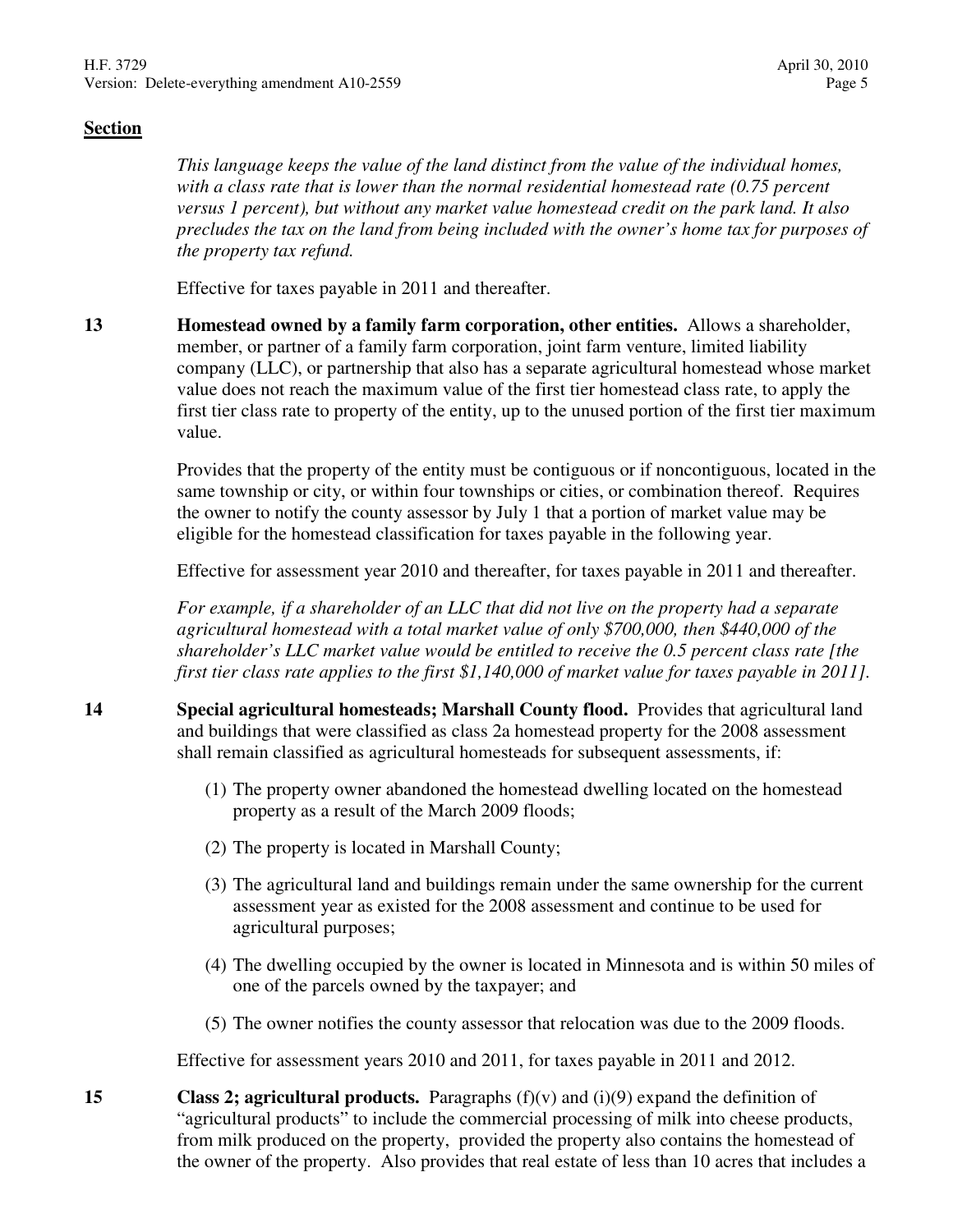residential structure, and that is used for the commercial processing of milk into cheese products, from milk produced on the property, shall be classified agricultural.

Paragraph (i)(3) broadens eligibility for property used for commercial boarding of horses to qualify for agricultural classification in two ways. First, it defines commercial boarding of horses to include land used for horse training and riding instruction. Second, it allows commercial horse boarding/training property to be considered agricultural as long as some of the land is devoted to grazing, provided that it meets the ten acre minimum requirement. This language is in response to a portion of the tax court's decision of *Sommerdorf v. Sherburne County* (File # 71-CV-08-752, January 21, 2010)*.*

Effective for taxes payable in 2011 and thereafter.

**16 Class 4.** Provides a commercial-seasonal-recreational (4c) classification to property that contains 20 or fewer rental units, is devoted to temporary residential occupancy, is located in a township or city that has a population of 2,500 or less, is located outside the seven-county metropolitan area, and contains a portion of a state trail administered by DNR. This property would have a class rate of 1 percent on the first \$500,000 of market value and 1.25 percent on the value in excess of \$500,000. The property would be subject to the seasonalrecreational state general tax rate. For payable 2010 the rate is 17.755 percent.

> *[Under current law, this property is classified as class 3a which has a class rate of 1.5 percent on the first \$150,000 and 2.0 percent on the value in excess of \$150,000. The property is subject to the commercial-industrial state general tax rate. For payable 2010 the rate is 45.881 percent.]*

> Also provides that manufactured home park cooperative land that qualifies for homestead treatment has a class rate equal to the class rate for class 4d (low-income apartments). Under current law that class rate is 0.75 percent.

Effective for taxes payable in 2011 and thereafter.

**17 Homestead of disabled veteran.** Allows spouses of service members who die while in active service to qualify for the disabled veteran homestead market value exclusion for five years. Extends from two years to five years the time that the spouse of a deceased disabled veteran or of a service member who dies during active service may continue to receive the homestead market value exclusion (the statutory language states the change as from one *additional* assessment year to four *additional* assessment years).

> The change to include spouses of service members who die while in active service is effective for deaths occurring the day after final enactment. The extension from two years to five years is effective for taxes payable in 2011 and thereafter.

- **18 Notice of proposed property taxes (TnT).** Provides that no TnT notice will require the printing of a personal telephone number or address as the contact information for a taxing authority (affects mostly townships and small cities). Effective for notices sent in 2010 and thereafter.
- **19 Special levies.** Allows counties a new special levy outside of levy limits to pay for the salaries and expenses of county veteran service officers. Effective beginning with taxes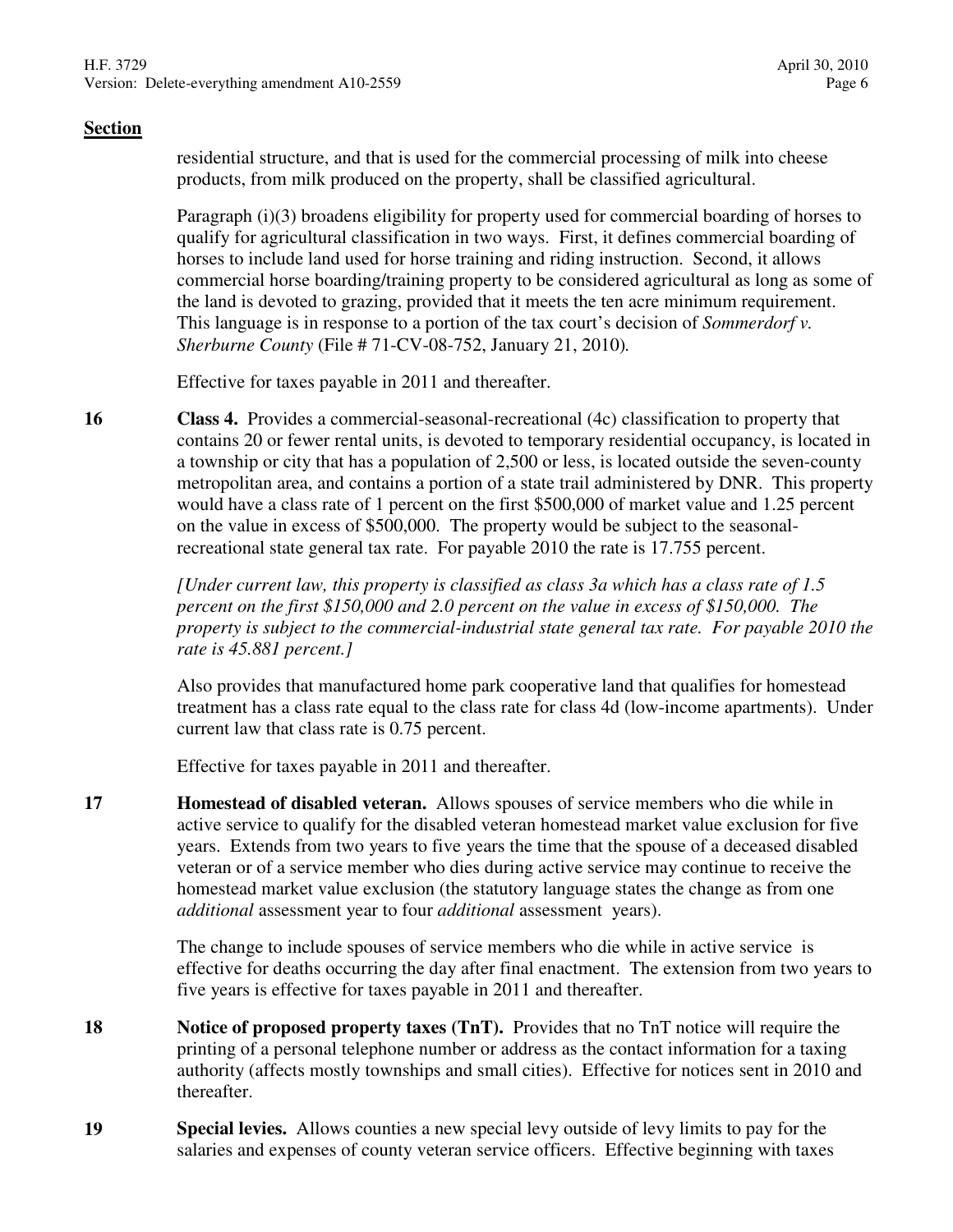levies in 2010, payable in 2011.

- **20 Adjusted levy limit base.** Limits the implicit price deflator (IPD) for state and local government purchases used in calculating levy limits to between zero and 3.9 percent. Under current law there is no minimum. Effective beginning with taxes levied in 2010, payable in 2011.
- **21 Treasurer to be collector.** Expands the method of payment of property taxes by allowing the county board to authorize the county treasurer to accept electronic payments, including, but not limited to, automated clearing house transactions and federal wires. Also provides that all charges for dishonored payment of property taxes may be added to the tax, constitutes a lien on the property, and when collected, shall be distributed to the county.

Under current law, the county board may by resolution authorize the county treasurer to accept payments of real property by credit card provided that a fee is charged for its use (this charge is imposed and collected by the credit card company). The counties receive the full amount of the taxpayer's payment under this method. This arrangement is not altered.

Also attempts to improve the county's efficiency in tax collection by allowing it to add charges for checks returned due to insufficient funds to the tax, and include it as part of the lien. The charge is distributed to the county.

Effective for property taxes payable in 2011 and thereafter.

**22 Contents of tax statements.** Provides that the tax attributable to each individual special taxing district is to be stated separately on the property tax statement. Under current law, the regional rail authority levies are shown separately, and levies for the metro area-wide special taxing districts are combined, but the levies for all other special taxing districts are combined into a single line on the tax statement.

Delayed effective date to taxes payable in 2012 and thereafter.

**23 Property tax installments.** Reduces from \$250 to \$100 the minimum property tax amount for which counties must allow payments in two installments. *[Note: this threshold was increased from \$50 to \$250 in the 2009 omnibus tax act.]*

Effective for taxes payable in 2011 and thereafter.

**24 Payment of delinquent property taxes, special assessments.** Allows delinquent property taxes and special assessments to be paid by electronic means (the same as in section 21).

Effective for property taxes payable in 2011 and thereafter.

**25 Senior citizen property tax deferral program; qualifications.** Changes the senior citizen property tax deferral program by increasing the maximum household income allowable for program participation from the \$60,000 under current law to \$75,000.

Effective July 1, 2009.

**26 Special program qualifications; spouse of service member who died while in active service or deceased disabled veteran.** Allows spouses of (i) service members who die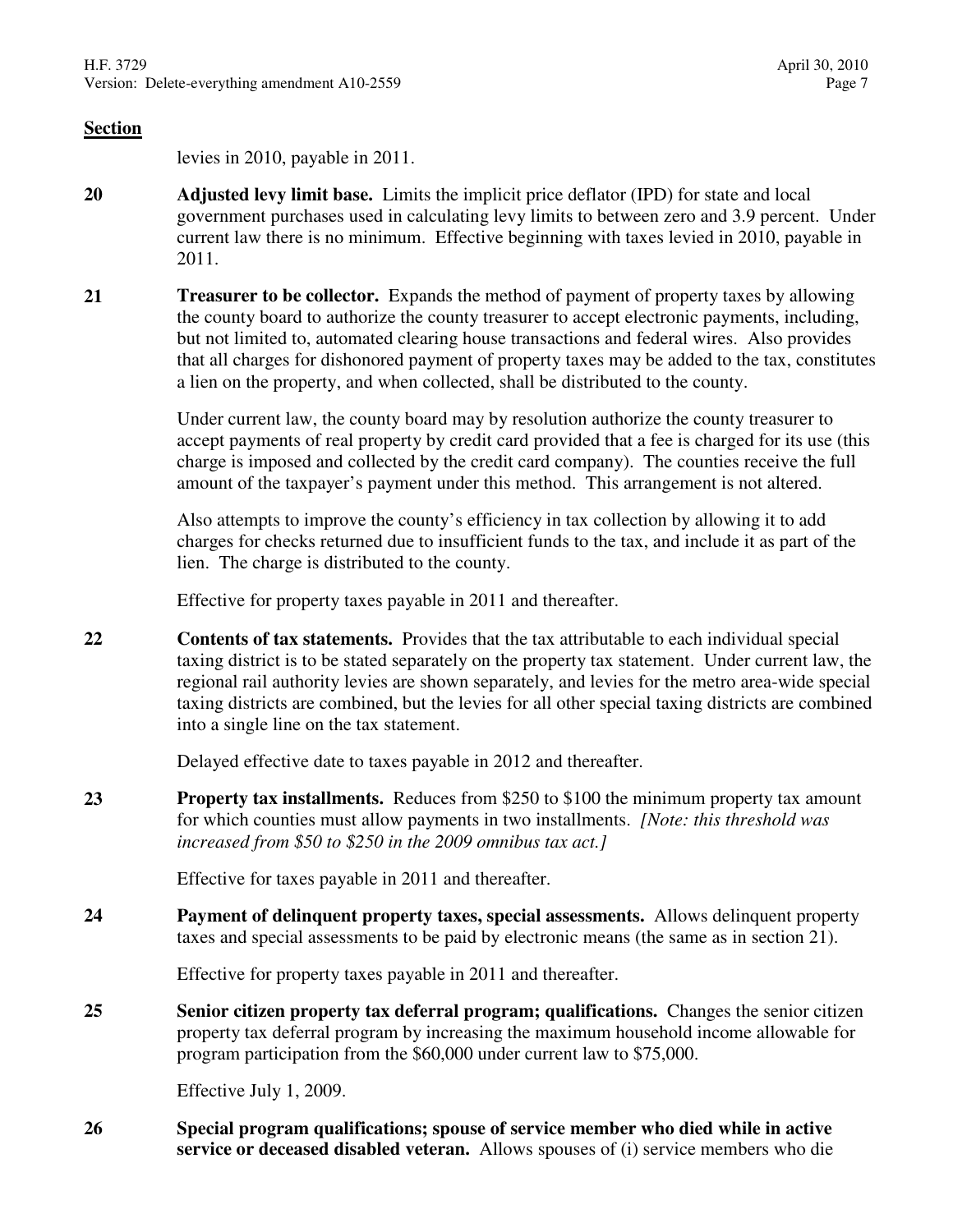during active military service, and (ii) deceased veterans who were classified as totally and permanently disabled prior to their death, to participate in the senior deferral program. Qualifying spouses are exempt from the age and tenure of residence requirements, but subject to all other requirements for participation in the senior deferral program.

Effective for taxes payable in 2011 and thereafter.

- **27 Senior deferral; excess income certification by homeowner.** Increases the income level that triggers the requirement for the homeowner to notify the commissioner of "excess income" from \$60,000 to \$75,000. As under present law, homeowners are required to notify the commissioner when their household income for the previous year exceeds the maximum eligible for program participation; they are then suspended from program participation. Effective July 1, 2010.
- **28 Senior deferral; resumption of eligibility.** Changes the income level that triggers eligibility for a homeowner to resume program participation from income under \$60,000 to income under \$75,000. This applies to homeowners who became ineligible due to having income over the maximum being allowed to resume participation in the deferral program if their household income falls below the maximum in a subsequent year. Effective July 1, 2010.
- **29 Senior deferral; determination by commissioner.** Increases the maximum household income level at which program participation is allowed from \$60,000 to \$75,000. Effective July 1, 2010.
- **30 Petition required.** Increases the required percentage of owners of housing units needed (i) to file a petition requesting a public hearing, and (ii) to take action proposing a fee, from 25 percent to 50 percent.

Effective for petitions filed beginning July 1, 2010.

**31 Requirements for veto.** Increases the percentage of residents from 35 percent to 45 percent, and the percentage of owners of the housing units (based on housing units' net tax capacity) from 35 percent to 45 percent, that are required to veto a fee increase and file an objection with the city clerk before the effective date of the resolution.

Effective beginning July 1, 2010.

*Background: A housing improvement area (HIA) is a defined area in a city in which housing improvements in condominium or townhome complexes may be financed with the assistance of the city, or the city's economic development authority (EDA) or housing and redevelopment authority (HRA). Improvements made under this law include improvements to the common elements in a development such as roofing, siding, landscaping, roadways, and walkways. An HIA can only be established at the request of the owners of the housing units in the proposed area.* 

*There is no easy way to know how many HIAs have been established. However, as of 2009, we are aware of at least seven cities known to have adopted HIA ordinances, and many of these cities have established multiple districts.*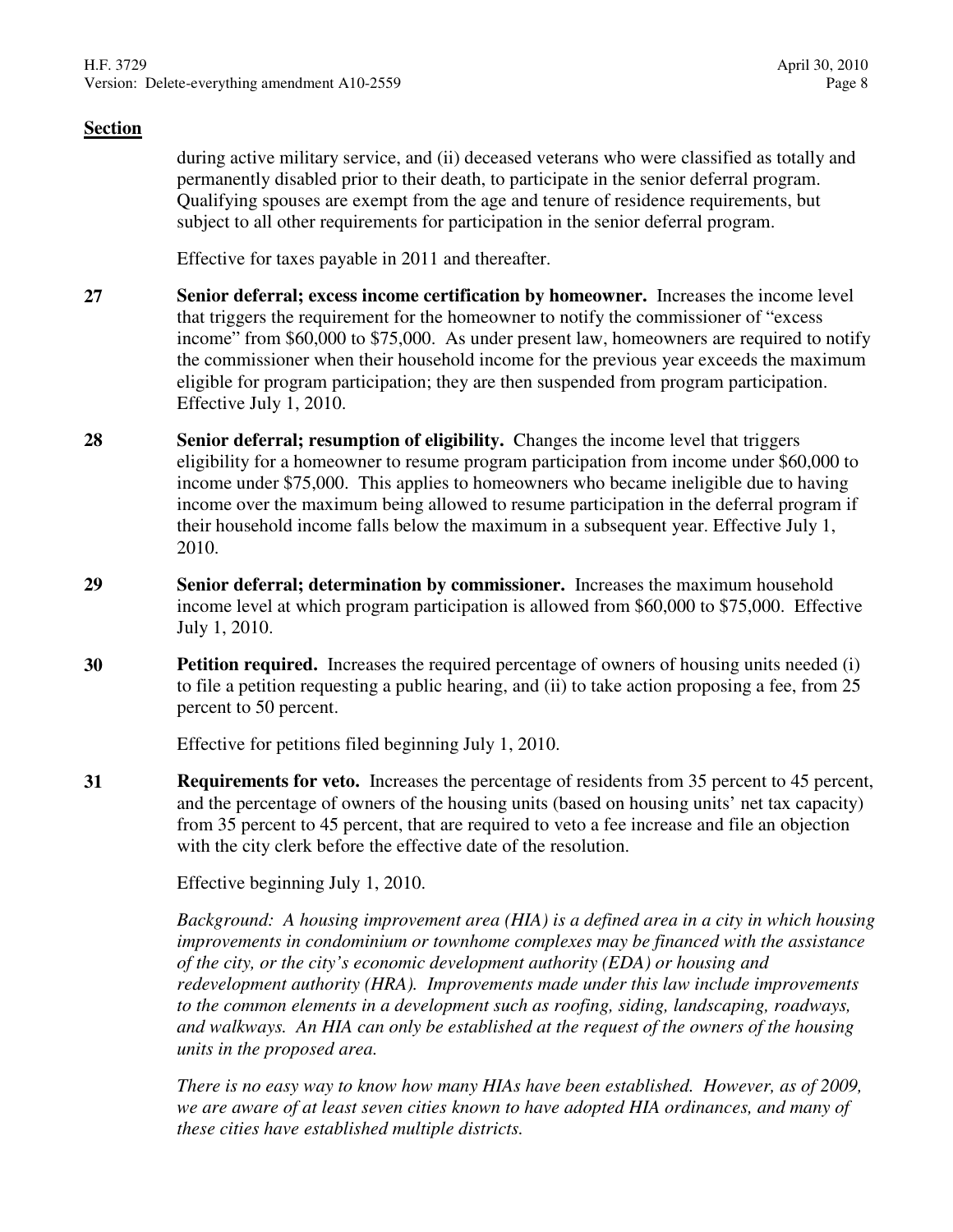**32 Application date.** Extends the deadline for application to the Metropolitan Agricultural Preserve program from March 1 to June 1 for taxes payable in the following year. This is not an annual application, but is done only when initially applying for enrollment in the program.

> Effective the day following final enactment, except that in 2010 the application date is extended to August 1.

- **33 City aid base (St. Charles).** Provides an additional LGA payment of \$50,000 in 2011 and 2012 only, to a outstate city with a population between 3,000 and 4,000 with a commercialindustrial percentage less than 10%, and that lost a major manufacturing facility due to a fire in April 2009. The city if St. Charles is the only city that qualifies. The payment is made within the current LGA appropriation
- **34 Tax abatement; newly constructed residential structures in flood-damaged cities.** Extends the deadline for commencing construction of a structure to qualify for the tax abatement for new residential structures in flood-damaged cities from December 31, 2010, to December 31, 2011.
- **35 Effective date.** Allows structures to receive the abatement for newly constructed structures in flood-damaged cities in payable 2014, to coincide with the extension of the date for starting construction in section 34. No change is made to the limitation that a structure is eligible for the abatement for two payable years only.
- **36 Fiscal disparities study.** Requires the commissioner of revenue to conduct a study of the fiscal disparities program to be completed by February 1, 2012. The study is to analyze:

(1) how benefits of economic growth are shared throughout the region, especially with regard to growth resulting from state or regional decisions;

(2) the program's impact on the variability of tax rates throughout the region;

(3) the program's impact on the distribution of homestead property tax burdens within the region; and

(4) the relationship between the impacts of the program and overburden on jurisdictions containing properties that provide regional benefits.

The study is also to include a brief description of other property tax, aid, and local development programs that interact with the fiscal disparities program.

Effective July 1, 2010.

**37 Thief River Falls airport authority; special levy authority.** Provides that if an airport authority is established for the Thief River Falls airport, the authority may choose to spread the levy on referendum market value rather than net tax capacity. If the authority intends to levy on this basis, it must be stated in the joint agreement establishing the authority.

Effective the day following final enactment (without local approval).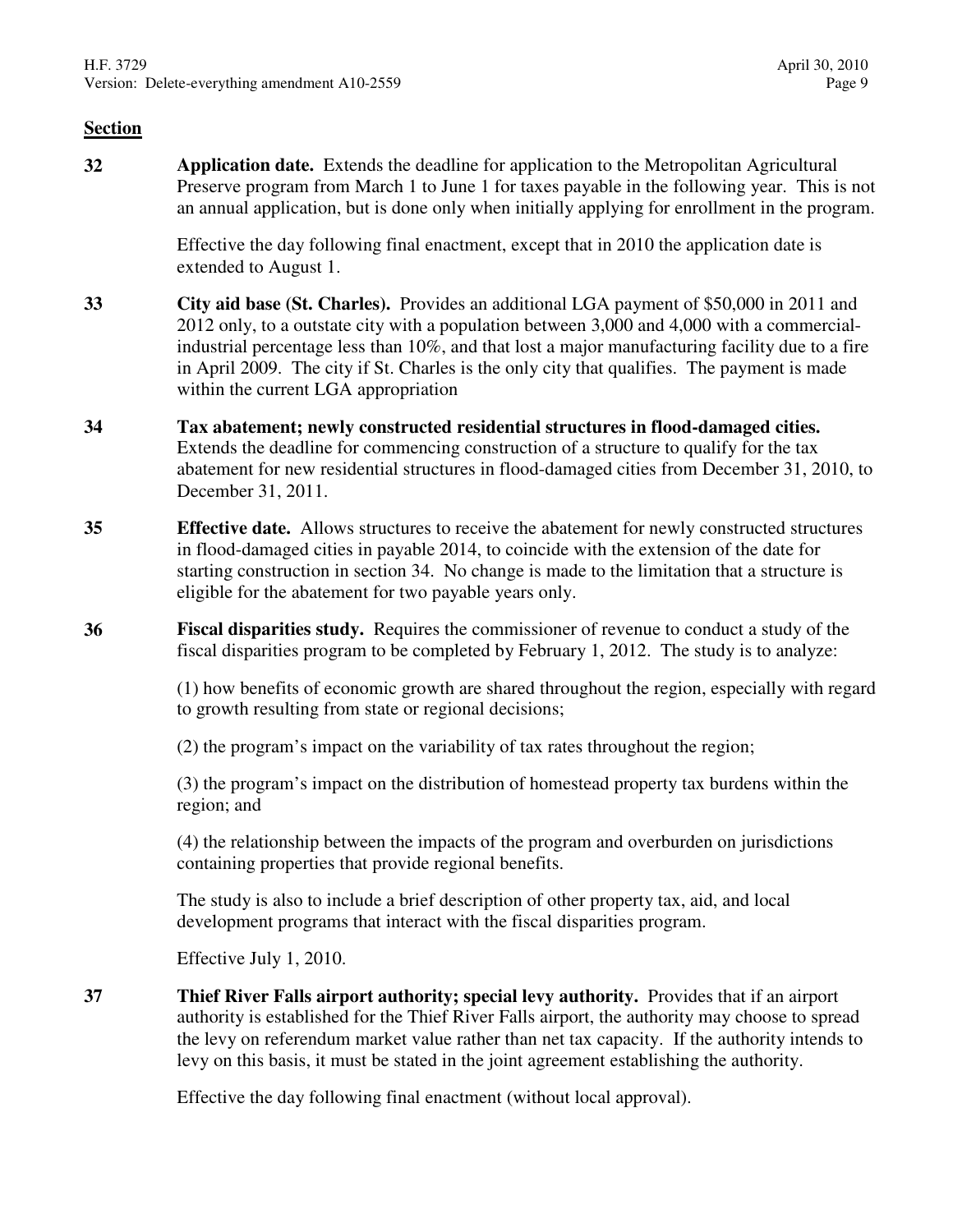# **Article 2: Property Tax Reform, Accountability, Value, and Efficiency Provisions**

# **Overview**

- Section 1 creates the Council on Local Results and Innovation which establishes a standard set of performance measures, and minimum standards for comprehensive performance measurement systems, for counties and cities that want to use them. The council is also to serve as a statewide resource for the development, promotion, and implementation of local government performance measurement systems.
- Section 2 provides that counties and cities that choose to participate in the reporting of standard measures are eligible for cost reimbursement payments from the state. Counties and cities that choose to implement comprehensive performance measurement systems that meet the minimum standards established by the council are exempt from levy limits (if in effect).
- Section 3 embodies the work of the Working Group on State Property Tax Benchmarks, Critical Indicators and Principals for Legislators to Use when Evaluating Property Tax Proposals. It establishes a property tax working group and requires the house and senate tax committees to prepare a resolution on targets and benchmarks for use during the biennium.

# **1 Council on local results and innovation.**

 **Subd. 1. Creation.** Creates the council with 11 members, including the state auditor, eight persons who are not legislators appointed by the chair and minority leads of the house and senate committees with jurisdiction over property taxes, and one person each appointed by the Association of Minnesota Counties and the League of Minnesota Cities. Specifies four-year, staggered terms, desired knowledge, and experience of appointees. Provides that after the initial appointments, the eight appointments by legislators must be made by the council.

 **Subd. 2. Duties.** (a) By February 15, 2011, requires the council to develop approximately ten standard performance measures for counties and ten for cities aimed at measuring the efficiency and effectiveness of counties and cities in providing services.

(b) By February 15, 2012, requires the council to develop minimum standards for comprehensive performance measurement systems, which may vary by size and type of jurisdiction.

(c) Requires the council to serve as a statewide resource to aid in the development, promotion, and implementation of local government performance measurement systems.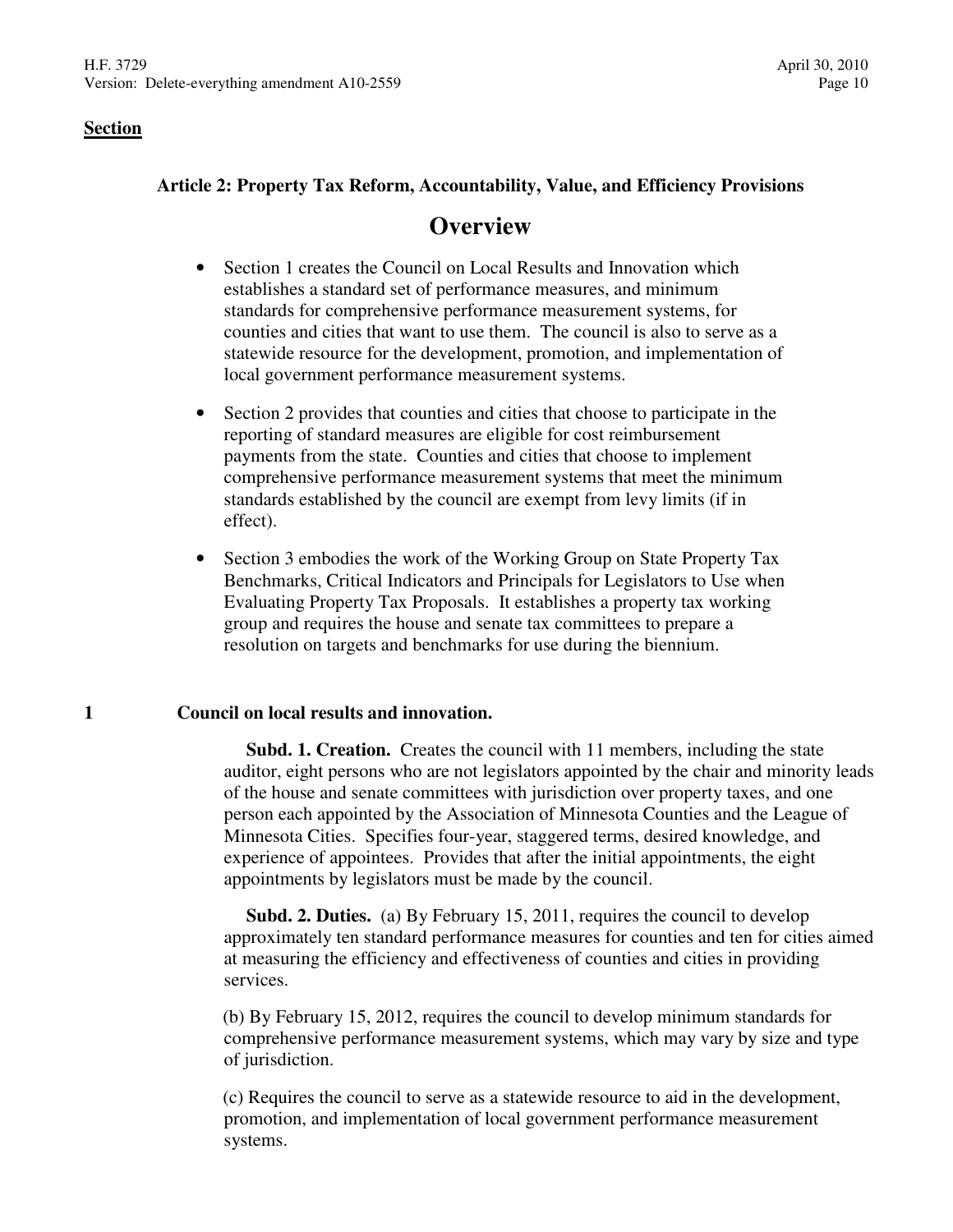**Subd. 3. Reports.** Requires the council to report its initial set of county and city standard performance measures to the property tax committees of the house and senate by February 28, 2011. Requires an annual report by February 1 in subsequent years. Permits the state auditor to make the reports instead of the council if agreed by both the state auditor and the council.

 **Subd. 4. Operation of council.** Directs the state auditor to convene the first council meeting; provides for the chair to be elected by and from among the council members for two-year terms; provides that council members serve without compensation; provides that council members are to rotate and share administrative support responsibilities; exempts the council from the open meeting law but requires it to conduct open meetings; and requires meeting notices to be published on the state auditor's web site.

**Subd. 5. Termination.** Provides that the council expires January 1, 2020.

Effective upon enactment.

#### **2 Local performance measurement and reporting.**

 **Subd. 1. Reports of local performance measures.** Requires a county or city that participates in the standard measures program to report results to its citizens annually and to file a report with the state auditor by July 1.

Describes two levels of participation. A city or county participating in the standard measures program must report on results for the standard set of performance measures. In 2012, a city or county participating in the comprehensive performance measurement program must submit a resolution indicating it either has implemented or is in the process of implementing a local performance measurement system meeting the minimum standards. In 2013 and thereafter, comprehensive performance measurement system participants must affirm that they have implemented a local performance measurement system meeting the minimum standards.

 **Subd. 2. Benefits of participation.** (a) A participant in 2011 may receive a per capita reimbursement of 14 cents, up to \$25,000, and is exempt from levy limits for taxes payable in 2012.

(b) A participant in the standard measures program in 2012 may receive a per capita reimbursement of 14 cents, up to \$25,000. A participant in the comprehensive performance measurement program in 2012 is exempt from levy limits for taxes payable in 2013.

(c) A participant in the standard measures program in 2013 or any year thereafter may receive a per capita reimbursement of 14 cents, up to \$25,000. A participant in the comprehensive performance measurement program in 2013 or any year thereafter is exempt from levy limits for taxes payable in the following year.

 **Subd. 3. Certification of participation.** Directs the state auditor to certify participation to the commissioner of revenue. Provides for the commissioner of revenue to make the per capita reimbursements and notify each city and county that is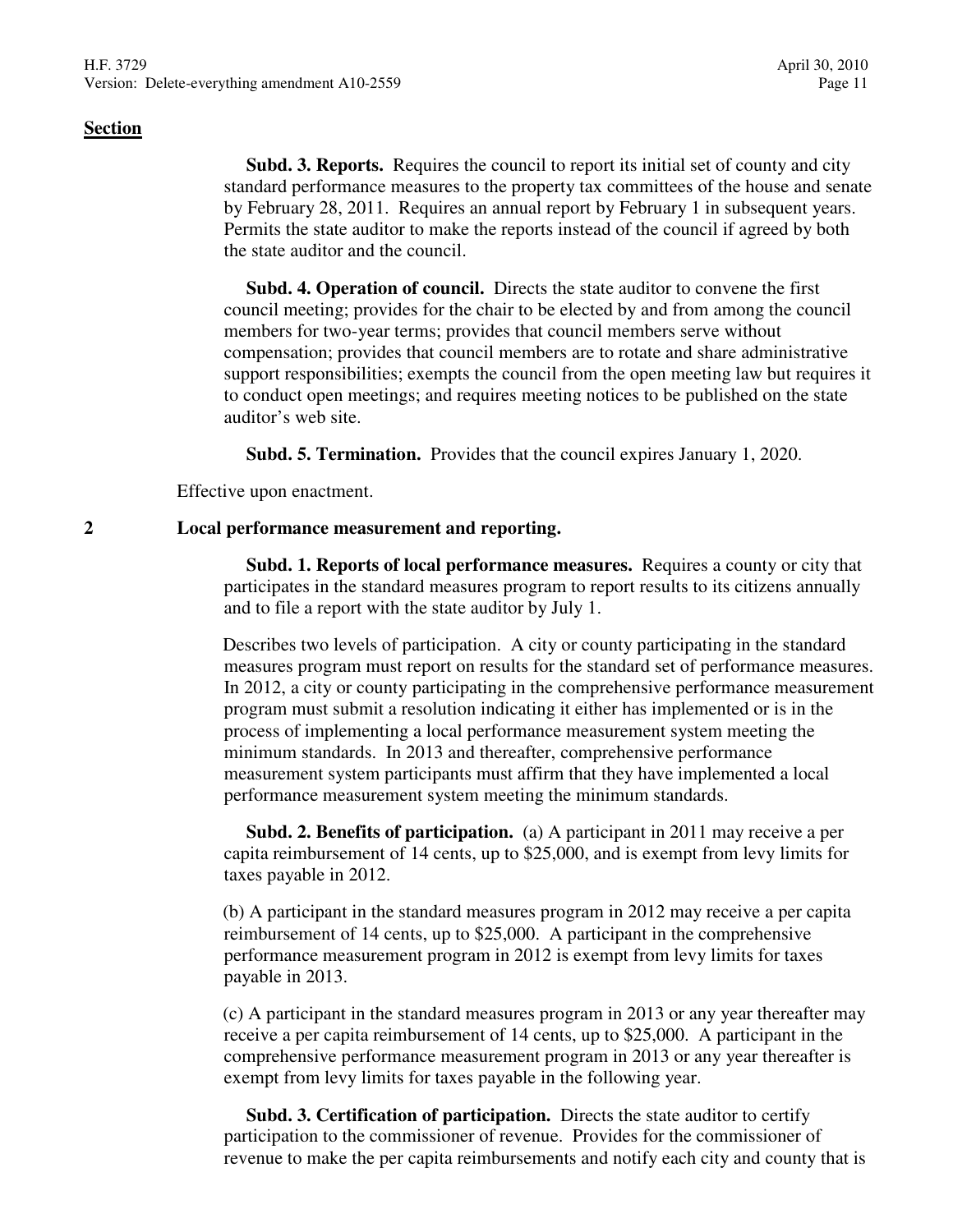exempt from levy limits.

 **Subd. 4. Appropriation.** Establishes a standing appropriation from the general fund for payments made under this section.

Effective December 31, 2010.

#### **3 Property tax system benchmarks and critical indicators.**

 **Subd. 1. Purpose.** States that state policy makers should be provided with the tools to create a more accountable and efficient property tax system. This section contains the principals and the available tools necessary to work toward achieving that goal.

 **Subd. 2. Property tax principles.** Contains the basic property tax principals that should be taken into consideration in evaluating the various property tax proposals that come before the legislature. The principals are transparent and understandable; simple and efficient; equitable; stable and predictable; compliance and accountability; competitive, both nationally and globally; and responsive to economic conditions.

 **Subd. 3. Major indicators.** Provides that there are many different types of indicators available to legislators to evaluate tax legislation, each has its own limitations. Contains the following list of the available major indicators: property tax principles scale (components are listed in subdivision 2) relate to the property tax system features; price of government report; tax incidence report; tax expenditure budget and report; state tax rankings; property tax levy plus aid data, and market value and net tax capacity data by taxing district; effective tax rate and equalized effective tax rate; assessment sales ratio study; "Voss" data base, which matches homeowner property taxes and household income; revenue estimates and state fiscal notes; and local impact notes.

 **Subd. 4. Property tax working group.** Establishes a working group. The goals of the working group are: to investigate ways to simplify the property tax system, to reexamine the property tax calendar, and to determine the cost versus the benefits of the various property tax components.

Provides for the working group to have 13 members appointed as follows:

- $\rightarrow$  two house members, one from the majority caucus and one from the minority caucus, both appointed by the tax committee chair
- two senators, one from the majority caucus and one from the minority caucus, both appointed by the tax committee chair
- $\cdot$  the commissioner of revenue or the commissioner's designee
- one person from each: appointed by the Association of Minnesota Counties, the League of Minnesota Cities, the Minnesota Association of Townships, the Minnesota Chamber of Commerce, and the Minnesota Association of Assessing **Officers**
- two homeowners, one under 65 and one over 65, appointed by the commissioner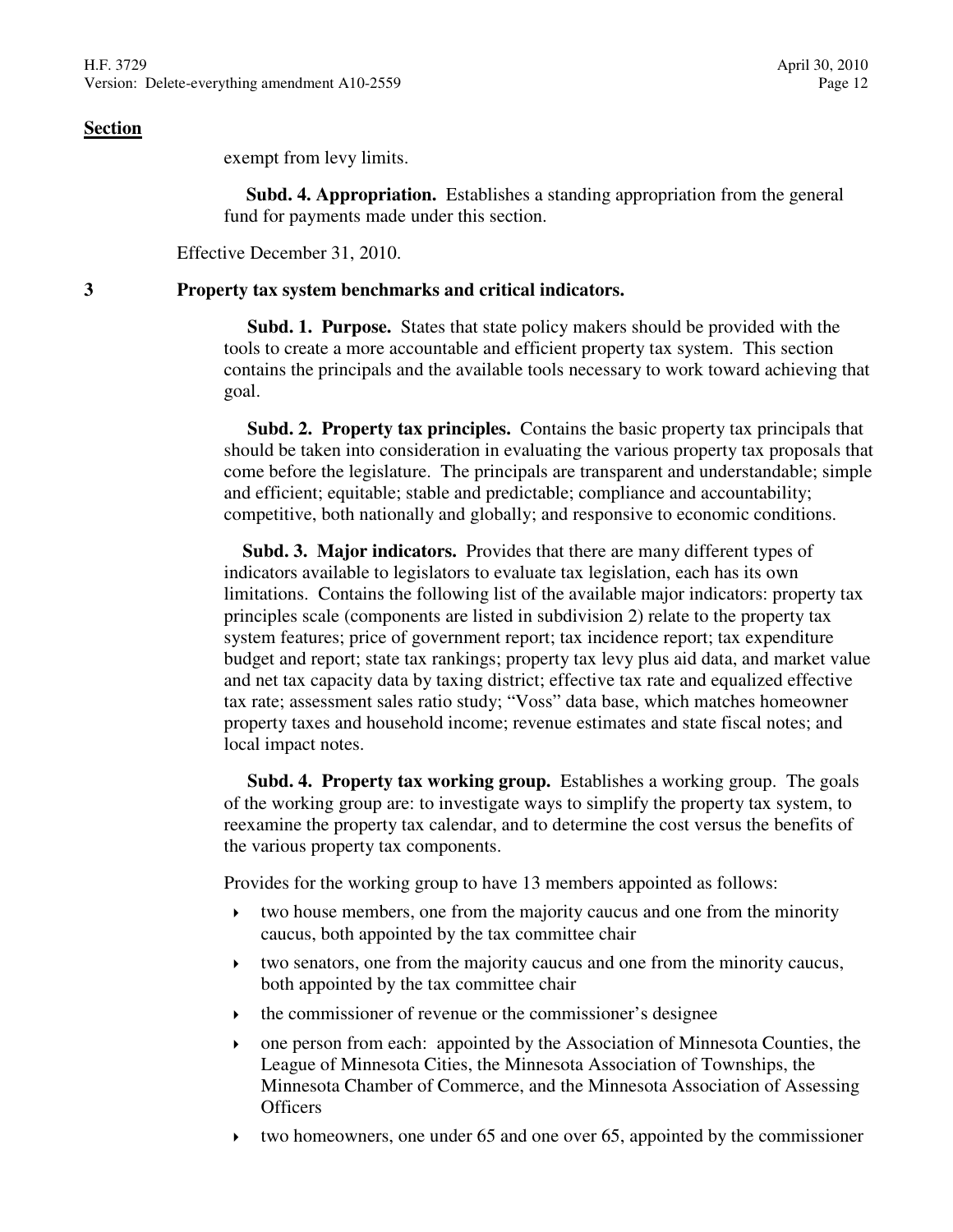of revenue

 one person appointed jointly by the Minnesota Farmers Union and the Minnesota Farm Bureau.

Provides for the commissioner of revenue to convene the first meeting and then for the working group to elect a chair. The working group meets at the call of the chair and members serve without compensation.

Requires the working group to make its advisory recommendations to the chairs of the house and senate tax committees on or before February 1, 2012, at which time the working group is finished (and this subdivision expires).

 **Subd. 5. Tax committee review and resolution.** Requires that on or before March 1, 2012, and every two years thereafter, the house and senate tax committees must review the major indicators (as contained in subdivision 3) and ascertain the accountability and efficiency of the property tax system. Requires each committee to prepare a resolution on targets and benchmarks for use during the current biennium.

 **Subd. 6. Department of Revenue; revenue estimates.** Requires that beginning with the 2011 legislative session, the revenue estimates prepared by the Department of Revenue must also identify how the property tax principles (contained in subdivision 2) apply to the proposed changes. Requires the commissioner to develop a scale for measuring the appropriate principles for each proposed change. If possible, requires the department to quantify the effects, or at a minimum identify the relevant factors so that legislators are aware of possible outcomes, including administrative difficulties and cost. The interaction of property tax shifting should be identified.

 **Subd. 7. Appropriation.** Appropriates \$30,000 in FY 2011 and \$25,000 in each fiscal year thereafter to the commissioner of revenue for the additional work required for revenue estimates in subdivision 6.

Effective the day following final enactment.

# **Article 3: Individual Income, Corporate Franchise, and Estate Taxes**

# **Overview**

This article makes a number of minor and technical changes in the individual income, corporate franchise, and estate taxes, most of which are recommendations of the Department of Revenue. The article also provides a rule of construction for formula clauses in estate planning documents that are tied to the federal estate tax or its terms for periods when the federal estate tax does not apply and allows a Minnesota qualified terminable property interest (or QTIP) election for those periods.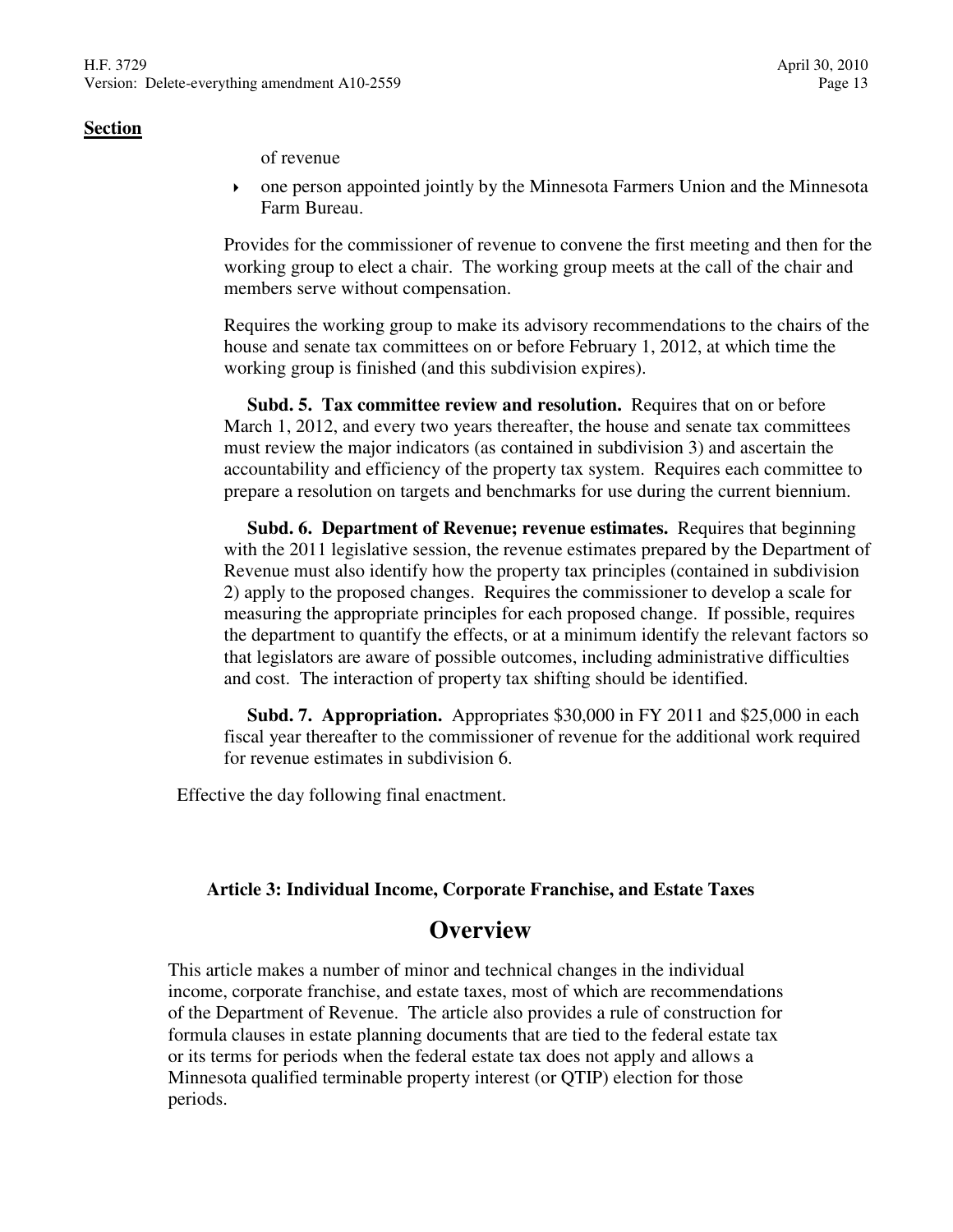- **1 Nonresident partnership returns; cross-reference.** Updates cross references to reflect deletion in sections 10 and 11 of the obsolete subtraction for the federal small ethanol producer's credit, allowed through tax year 2007 under both the individual income and corporate franchise tax.
- **2 Electronic filing of withholding tax reports.** Strikes obsolete references to 100 return threshold for electronic filing of withholding tax reports in tax year 2008, and the 50 return threshold in effect for tax year 2009. Leaves in place the 25 return threshold for electronic filing of withholding tax reports for tax year 2010, and the 10 return threshold for tax year 2011 and following years. Clarifies that all statements required to be submitted are aggregated in determining whether the electronic reporting threshold is met. This clarifies that construction contractor withholding is subject to the same electronic filing requirements as employers' wage withholding.

**Effective date**: Statements required to be filed after December 31, 2010.

- **3 Estate tax; obsolete language.** Eliminates statutory references to exemption amounts under the estate tax that applied to decedents dying before January 1, 2006.
- **4 Due date of return of regulated investment companies.** Requires regulated investment companies that pay municipal bond interest to file a returns with the department by June 1. The returns is required under present law, but there is no date specified for filing. Also changes the due date for the issuance of statements by those regulated investment companies to their investors to from 30 days after the close of the tax year to February 15.

**Effective date:** Returns due after December 31, 2010.

**5 Corporate franchise tax return due dates.** Conforms the due dates for the various corporate franchise tax returns to the federal due dates.

**Effective date**: Taxable years beginning after December 31, 2009.

**6 Paying estate tax in installments.** Clarifies that the percentage of Minnesota estate tax deferred by taxpayers electing to pay estate tax in installments may not exceed the percentage of federal estate tax deferred.

**Effective date:** Day following final enactment

**7 Refunds payable when taxpayer address is invalid.** Provides that interest due on property tax refund payments stops running when the department mails the required notification of refund, if the department determines that the address the taxpayer used to file the refund claim is invalid or no longer current. This date also marks the start of the time period for issuance of a new property tax refund warrant.

**Effective date:** Day following final enactment

**8 Frivolous return penalty.** Changes the terms "individual" and "person" to "taxpayer" for consistency in the statute that provides a penalty for filing a frivolous return.

**Effective dat***e*: Returns filed after the day following final enactment.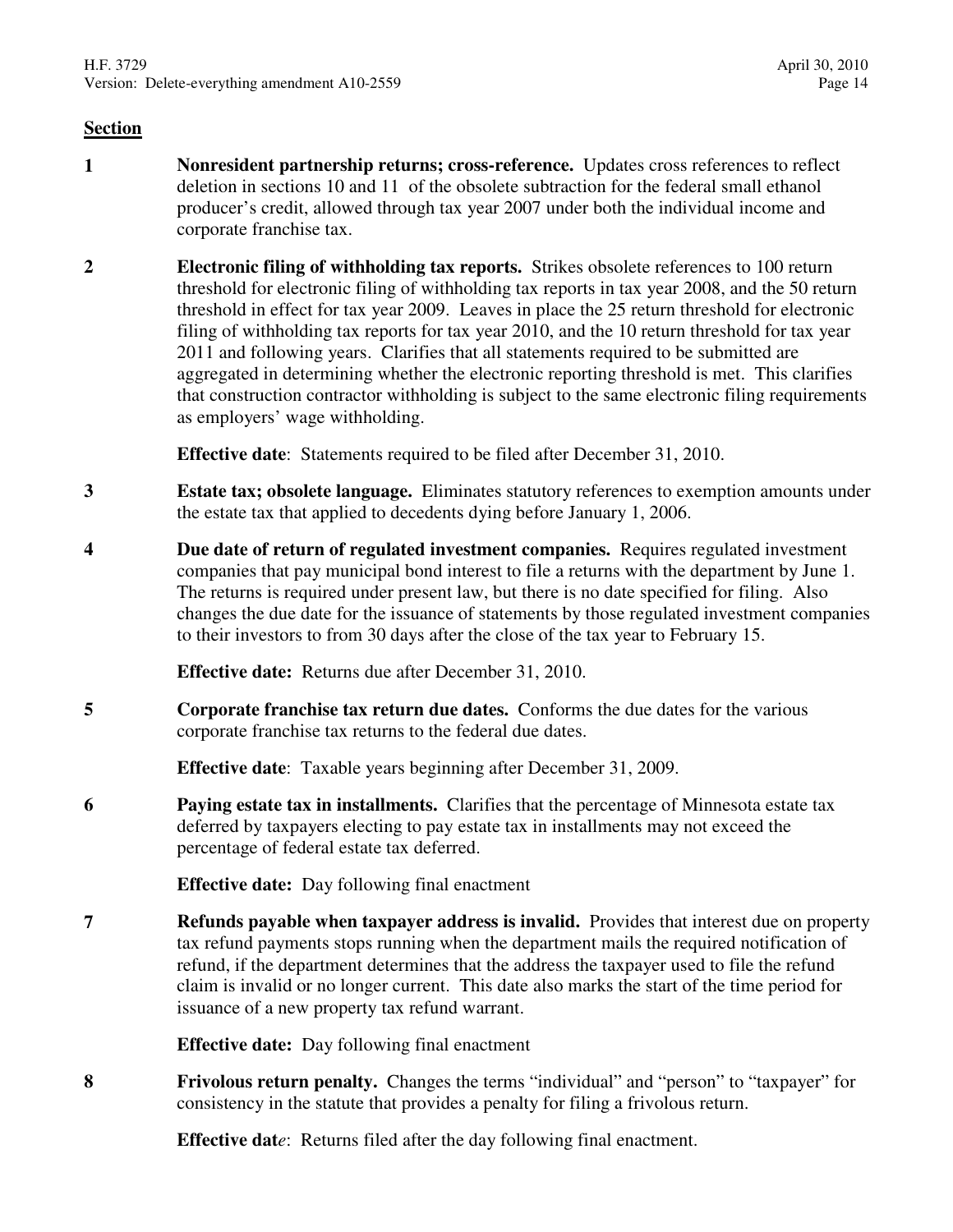**9 Additions to taxable income; individuals; municipal bond interest paid by regulated investment companies.** Clarifies that the required addition to taxable income for federally exempt municipal bond interest paid by regulated investment companies does not require the inclusion of interest exempt from state taxation under federal law, such as interest paid on obligations of a U.S. territory. Also clarifies that any interest from municipal bonds that is exempt from state taxation under federal law is treated as tax-exempt interest for purposes of determining whether 95 percent of the dividends paid by the regulated investment company are paid from obligations issued by Minnesota.

**Effective date:** Day following final enactment

**10 Subtractions from taxable income; individuals; small ethanol producer credit.** Deletes the obsolete subtraction for the federal small ethanol producer credit. While the federal credit remains in effect, the state subtraction expired following tax year 2007.

**Effective date:** Day following final enactment

**11 Subtractions from taxable income; corporations; small ethanol producer credit.** Deletes the obsolete subtraction for the federal small ethanol producer credit. While the federal credit remains in effect, the state subtraction expired following tax year 2007.

**Effective date:** Day following final enactment

**12 Individual income tax, nexus rules.** Provides that for a single-member Limited Liability Company (LLC), which the owner has elected to disregard status for individual income tax purposes and which has income that is assigned to Minnesota, the income is taxed as though it was received directly by the individual, rather than by the LLC. This parallels the similar treatment of ownership interests in partnerships (which includes multi-member LLCs) and S corporations.

**Effective date:** Day following final enactment

- **13 Individual income tax rates; cross-reference.** Updates cross references to reflect deletion in sections 10 and 11 of the obsolete subtraction for the federal small ethanol producer's credit, allowed through tax year 2007 under both the individual income and corporate franchise tax.
- **14 Dependent care credit; cross-reference.** Updates cross references to reflect deletion in sections 10 and 11 of the obsolete subtraction for the federal small ethanol producer's credit, allowed through tax year 2007 under both the individual income and corporate franchise tax.
- **15 Working family credit; cross-reference.** Updates cross references to reflect deletion in sections 10 and 11 of the obsolete subtraction for the federal small ethanol producer's credit, allowed through tax year 2007 under both the individual income and corporate franchise tax.
- **16 Income tax reciprocity.** Modifies the requirement for income tax reciprocity to allow the commissioner additional flexibility regarding the reimbursement by Wisconsin for Minnesota's revenue loss resulting from a reciprocity agreement.

**Effective date:** Day following final enactment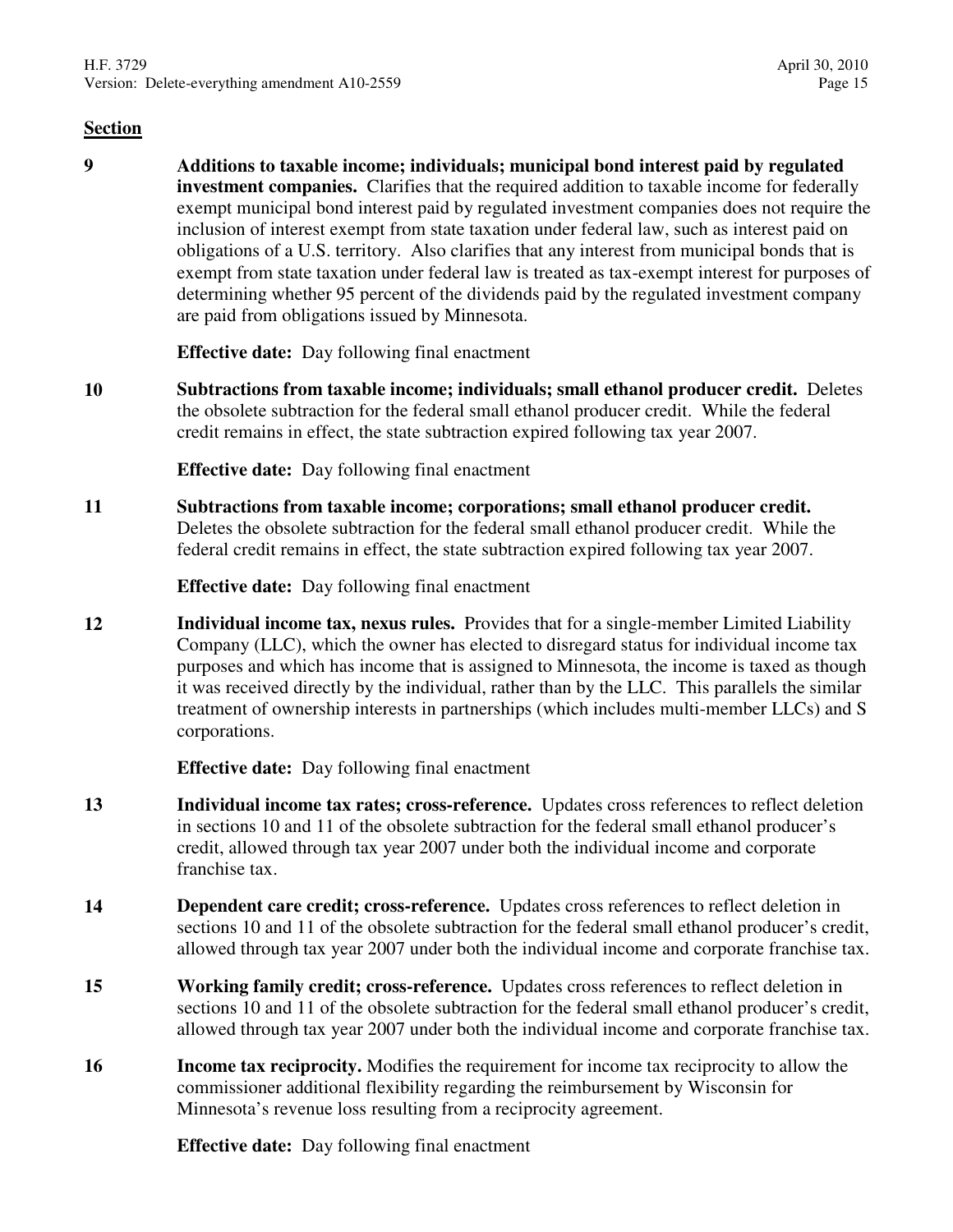- **17 Alternative minimum taxable income; individuals; cross-reference.** Updates cross references to reflect deletion in sections 10 and 11 of the obsolete subtraction for the federal small ethanol producer's credit, allowed through tax year 2007 under both the individual income and corporate franchise tax.
- **18 Alternative minimum taxable income; corporations; cross-reference.** Updates cross references to reflect deletion in sections 10 and 11 of the obsolete subtraction for the federal small ethanol producer's credit, allowed through tax year 2007 under both the individual income and corporate franchise tax.
- **19 Income tax, allocation rules for single member LLCs.** Clarifies that capital gain realized on the sale of a single-member LLC that is disregarded for federal income tax purposes is allocated to Minnesota and taxed as if the LLC did not exist. This parallels the similar treatment of ownership interests in partnerships (which includes multi-member LLCs) and S corporations.

**Effective date:** Day following final enactment

**20 REIT dividends.** Excludes real estate investment trust (REIT) dividends from the dividend received deduction allowed to corporations to the extent that the REIT dividends do not qualify for the dividend received deduction under the federal corporate tax.

**Effective date:** Tax year 2010

**21 Clarification of application of estate tax.** Provides that the definition of the Internal Revenue Code and that estate tax valuation rules under the Code for purposes of the Minnesota estate tax apply, regardless of whether the federal estate tax is imposed or not.

> **Background**. The Economic Growth and Tax Relief Reconciliation Act of 2001 ("EGTRRA") provided that the federal estate tax does not apply to estates of decedents dying during calendar year 2010. Legislative enactments and actions by the administration have made it clear that the Minnesota estate tax continues to apply, even if the federal estate tax does not. This section clarifies that by excluding from the definition of the Internal Revenue Code the two provisions of EGTRRA that provide for the one-year sunset of the estate tax and by repealing a reference that implies federal tax authorities are somehow involved in valuing property for Minnesota estate tax purposes. The latter provision is obsolete, since Minnesota has had a lower exemption amount than the federal tax since 2002. This means that some estates have been subject to Minnesota tax, but are exempt from federal tax. For many of these estates federal tax authorities would have no role in determining valuations.

**22 Minnesota QTIP election.** Allows a Minnesota Qualified Terminable Interest Property (QTIP) election for calendar year 2010, if the estate is not required to file a federal estate tax return. The QTIP election must not reduce the taxable Minnesota estate below \$3.5 million (the federal estate tax exemption amount for calendar year 2009).

> **Background.** Present law does not allow a QTIP election for Minnesota estate tax purposes unless the election is also made for federal estate tax purposes. During a period when no federal estate tax applies, estates would not be able to make a QTIP election for Minnesota estate tax purposes because they would be unable to make a federal election. This section restores the authority to make a QTIP election during such a period. But the election cannot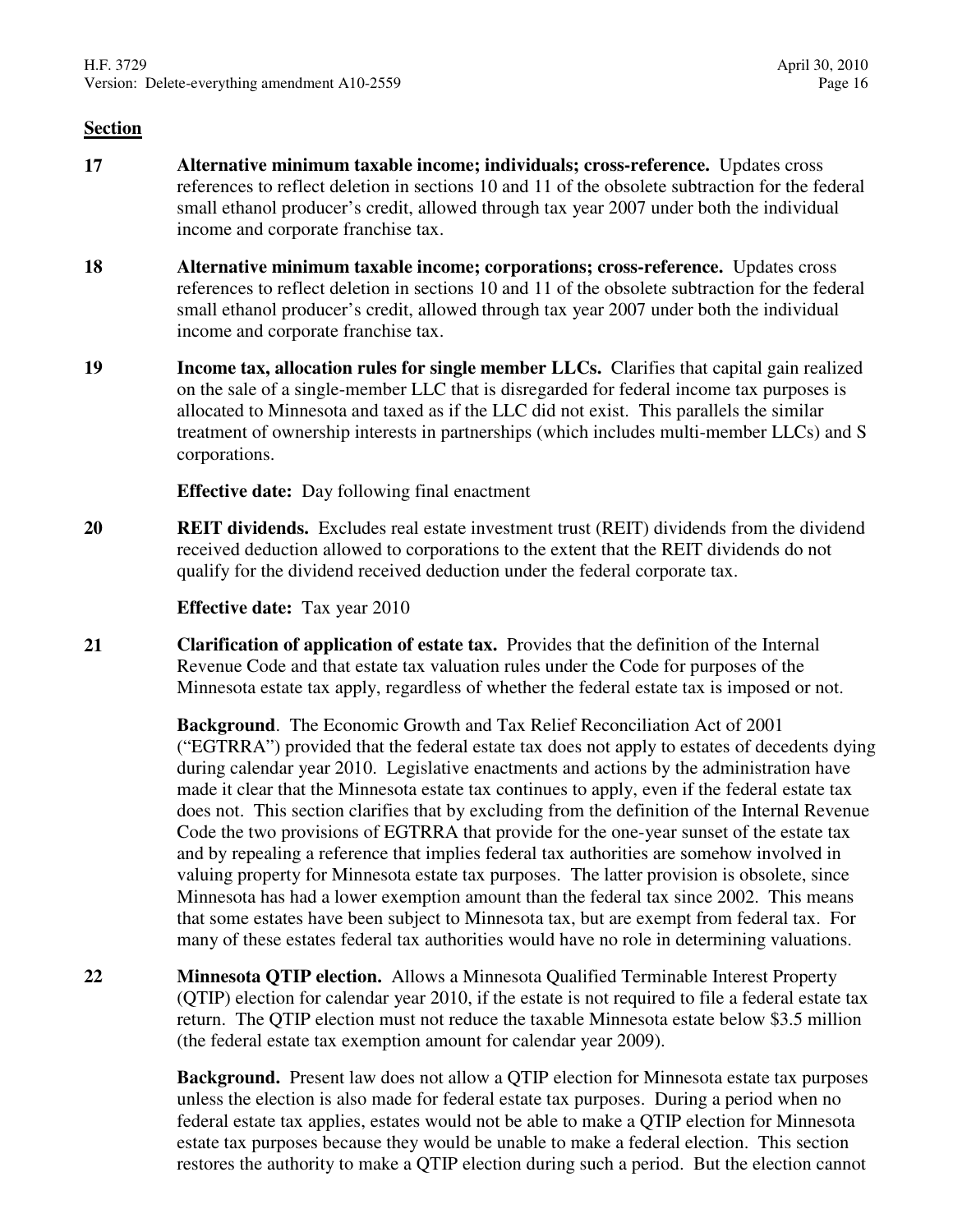reduce the taxable estate below the old federal exemption amount. This will prevent the use of the Minnesota QTIP election to reduce Minnesota tax on the value of the estate between \$1 million (the Minnesota exemption amount) and \$3.5 million (the old federal exemption amount).

A QTIP election allows the trustee or personal representative to treat a portion of the trust or the estate as qualifying for the marital deduction, even though the surviving spouse only has an income interest in the property and does not have a power of appointment over the property. QTIPs are typically used in situations where the decedent wants to provide income and support to a surviving spouse during the surviving spouse's life, but also wants to ensure that the corpus or principal goes to the heirs the decedent designated (usually children from an earlier marriage). In other words, the decedent does not want to allow the surviving spouse to change who receives the property, for example, by disinheriting the decedent's children. The QTIP election allows deferral of the estate tax on the QTIP amount until the death of the surviving spouse.

**23 Construction of formula clauses in estate planning documents.** Provides a default rule of construction for formula clauses and related provisions of various estate planning documents that refer to provisions or terms of the federal estate tax. This rule of construction applies only to documents if the:

- Decedent died during calendar year 2010; and
- $\rightarrow$  Federal estate tax was not in effect (e.g., the rule would not apply to a period if Congress reenacts the federal estate tax for all or part of calendar year 2010).

This rule of construction essentially provides that – unless the document indicates a contrary intent – the references to the federal estate tax or estate tax terms refer to the federal tax in effect on December 31, 2009. The section also authorizes the personal representative, trustee, or another interested person to bring a proceeding to determine the intent. These proceedings must be brought by December 31, 2011.

**Background.** This provision is intended to address situations where decedents and their estate planners did not update formula clauses of wills and trusts to reflect the temporary sunset of the federal estate tax during calendar year 2010. (Most observers did not expect Congress to allow the estate tax to temporarily lapse and, thus, many of these documents were not redrafted to address that situation.) Because planners often structure estate plans to fully utilize the federal exemption amount on the death of the first spouse, this can or will cause unintended results. In particular, it could cause under a literal reading of these clauses all of the estate to pass into a "by-pass trust" or "credit shelter trust" with the result that no assets will pass to the marital trust for the surviving spouse. This would occur if the clause, for example, provides that the maximum amount that avoids federal tax is to be put into one of these trusts. This provision effectively assumes that most decedents intended to put the amount of the 2009 federal exemption amount (\$3.5 million) in one of these trusts, rather than the entire estate.

The provision would not apply to documents that anticipated the sunset of the federal tax or that otherwise indicate a contrary intent. In addition, interested parties could bring court proceedings to show that the decedent intended a different result in executing the relevant documents.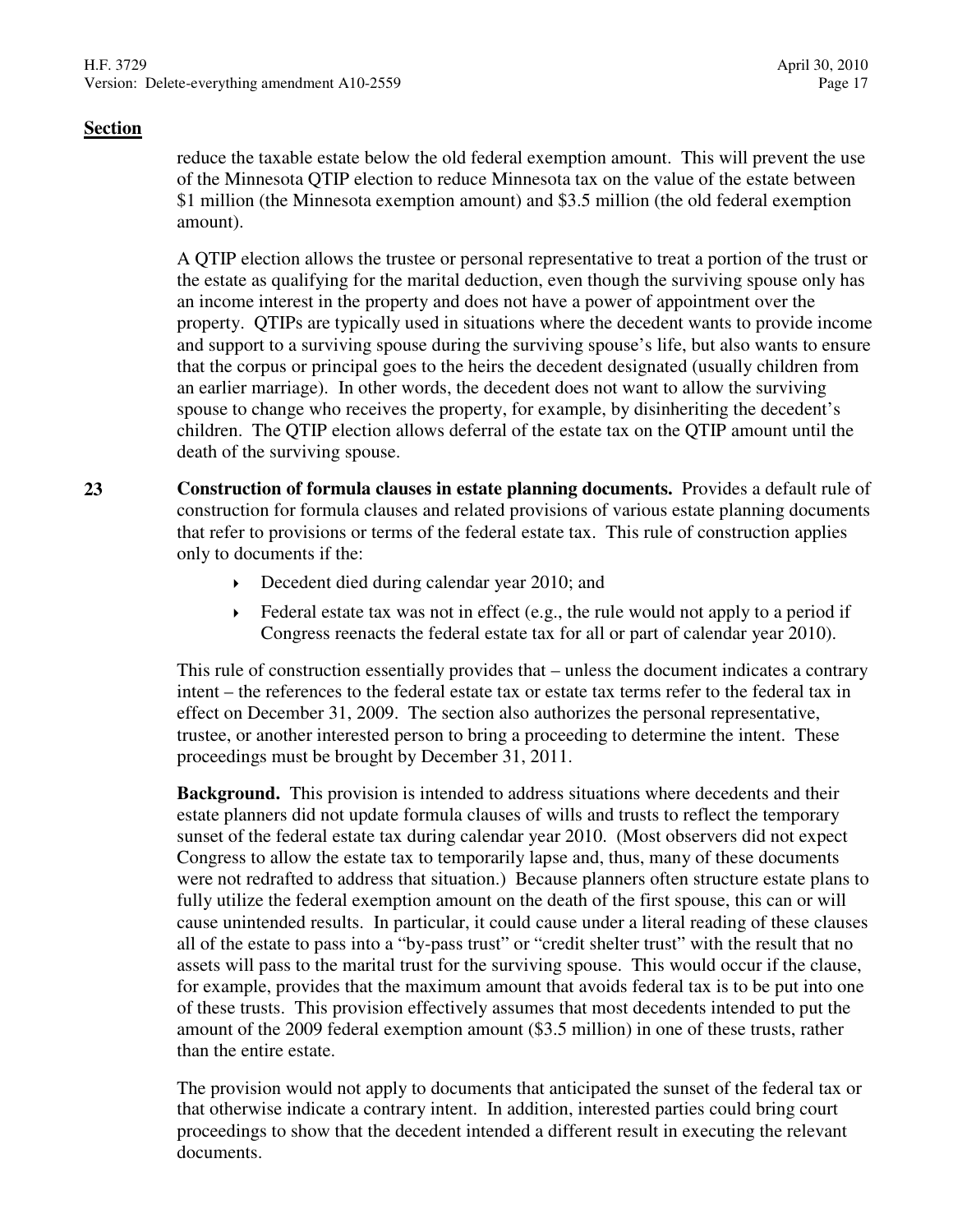#### **24 Income tax reciprocity benchmark study.**

 **Subd. 1. Study parameters.** Directs the Department of Revenue to work with the Wisconsin Department of Revenue to conduct an income tax reciprocity benchmark study, to provide an estimate of compensation payable from one state to the other if the two states entered into a new income tax reciprocity agreement, effective for tax year 2012. The study would use information from Minnesota and Wisconsin 2010 income tax returns of individuals who are residents of one state and have earnings in the other state. Requires the study to include:

- $\triangleright$  The number of residents of each state with earnings in the other state;
- The income earned by residents of one state who work in the other state;
- The amount of tax revenue foregone or gained by each state if a reciprocity agreement were implemented in tax year 2012;
- A calculation of compensation payable from the state that gains revenue to the state that foregoes revenue that takes into account the credit for taxes paid to other states;
- $\blacktriangleright$  A methodology for using the 2010 base year results to project compensation payments for future years.

 **Subd. 2. Reports.** Requires a series of reports from the commissioner to the governor and legislature providing updates on the status of the benchmark study and negotiations with Wisconsin to reinstate reciprocity. Preliminary reports are due July 15, and September 15, 2011, with the final report due March 1, 2012.

**Background.** Individual income tax reciprocity agreements relieve individuals who live in one state but work in another of the burden of filing tax returns in both states. Minnesota and Wisconsin had a reciprocity agreement in effect for tax years 1968 through 2009. Beginning in 1975, the agreement provided for Wisconsin to make compensatory payments to Minnesota for the amount of income tax revenue foregone as a result of the agreement. Minnesota foregoes revenue because more Wisconsin residents work in Minnesota than vice versa. The calculation of the net revenue loss to Minnesota was re-estimated in 1995. The commissioner of revenue terminated the reciprocity agreement with Wisconsin in September 2009, effective for tax year 2010, after failing to reach an agreement with Wisconsin to accelerate the timing of compensatory payments. At the time there was a 17-month time lag between when Minnesota would have realized tax revenue in the absence of reciprocity, and when Wisconsin made the compensatory payments. While Wisconsin pays interest on the payments, the time lag results in the payments from Wisconsin falling in a later fiscal year than the revenue loss incurred by Minnesota.

Minnesota has reciprocity agreements in effect with Michigan and North Dakota; because there are believed to be relatively small numbers of taxpayers involved the agreements do not require any compensatory payments.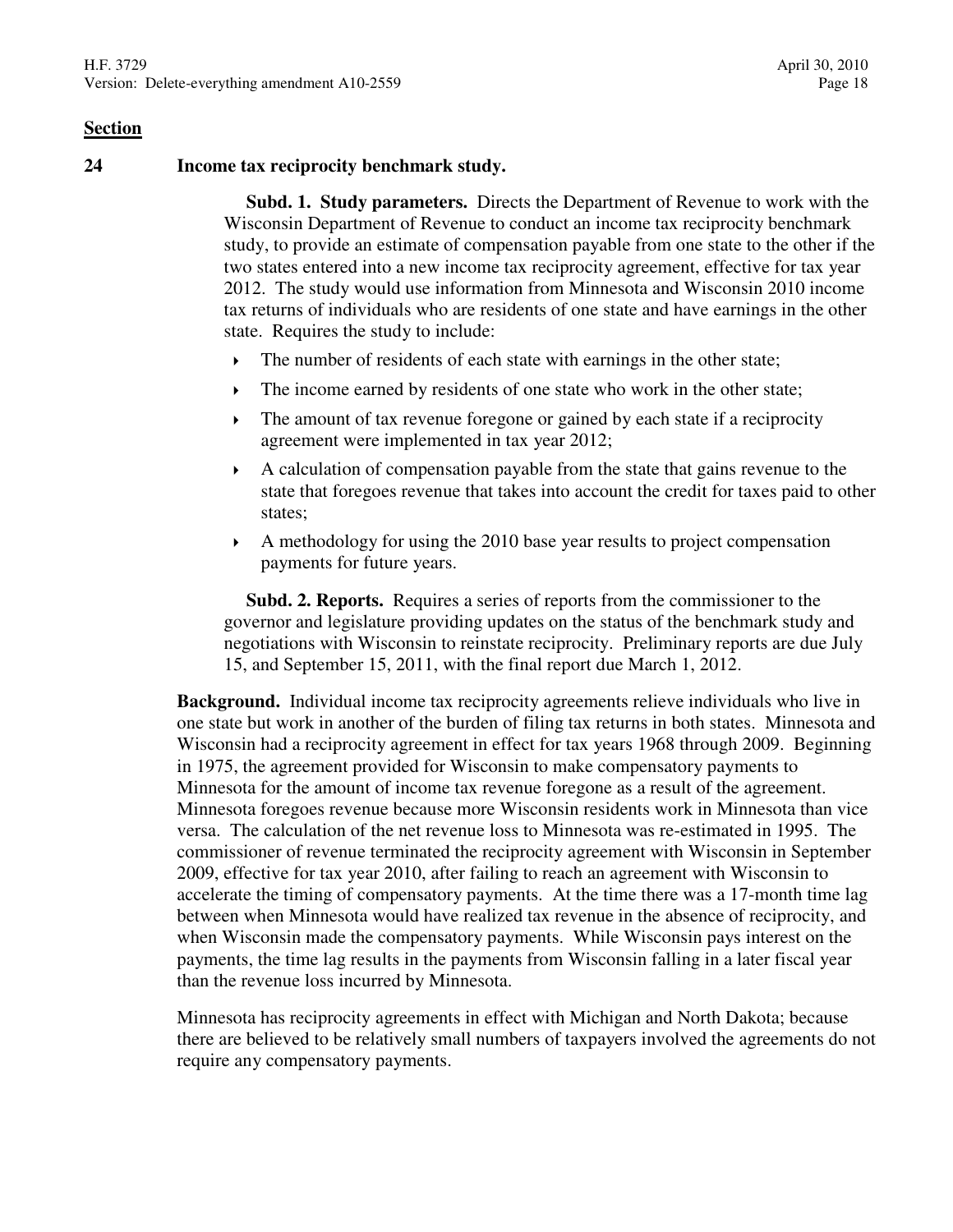#### **Article 4: Sales and Use Taxes**

# **Overview**

Makes administrative and technical changes to sales taxes proposed by the Department of Revenue and slightly expands the sales tax construction exemption for low income housing.

- **1 Claims for refunds on behalf of purchasers.** Provides a timeline for when a seller claiming a refund on behalf of a purchaser must credit or refund that refund to the purchaser. Currently no timeline exists. Requires a vendor to return to the commissioner, any amount that has not been credited or refunded to the purchaser within 60 days of the vendor receiving the refund. Within 3-1/2 years after the commissioner refunds the tax and interest to the vendor (for indefinite period if the refund was induced by fraud or misrepresentation), the commissioner may assess the vendor for underpayment of sales tax and interest, equal to that portion of the refund claim that was not refunded or credited to the purchaser. Effective for refunds issued after June 30, 2010.
- **2 Sales tax imposed; rates.** Clarifies that the 3/8<sup>th</sup> percent outdoor heritage sales tax applies to manufactured homes and park trailers. Clarifies that any reference to the general sales tax rate in Chapter 297A includes both the 6.5% general tax and the 0.375% outdoor heritage tax until the outdoor heritage tax expires. The portion affecting manufactured homes and park trailers is effective after June 30, 2010; the rest is effective retroactively to June 30, 2009.
- **3 Presumption of tax; burden of proof.** Clarifies that if a seller does not provide substantiation that a sales is not a taxable sales within 120 days after the date the commissioner requests substantiation, the exemptions claimed by the seller must be disallowed. The current law relieves the seller of liability if the seller provides the substantiation within 120 days. Effective the day following final enactment.
- **4 Transitional period for pre-existing contracts or bids.** Deletes the requirement that for each qualifying contract or bid the contractor must give the seller documentation of the contract or bid and instead requires the contractor to keep the documentation. The seller need only receive a fully completed exemption certificate, Effective the day following final enactment.
- **5 Fund-raising sales by or for non-profit groups.** Amends Minn. Stat. § 297A.70, subd. 13, to make it explicit that an organization that exist solely for the purpose of providing educational or social activities to young people must be nonprofit in order for their sales for fund-raising purposes to be exempt. This language was inadvertently omitted when the sales tax statutes were recodified in 2000. Effective the day following final enactment.
- **6 Construction materials for qualified low-income housing projects.** Expands the existing sales tax exemption for low-income housing to include housing provide by a limited liability company(LLC) that consists of a sole member that is a nonprofit corporation. The exemption was extended to the nonprofit corporations in 2008 but many of them need to run these projects through an LLC to reduce liability for the entire nonprofit. Effective for sales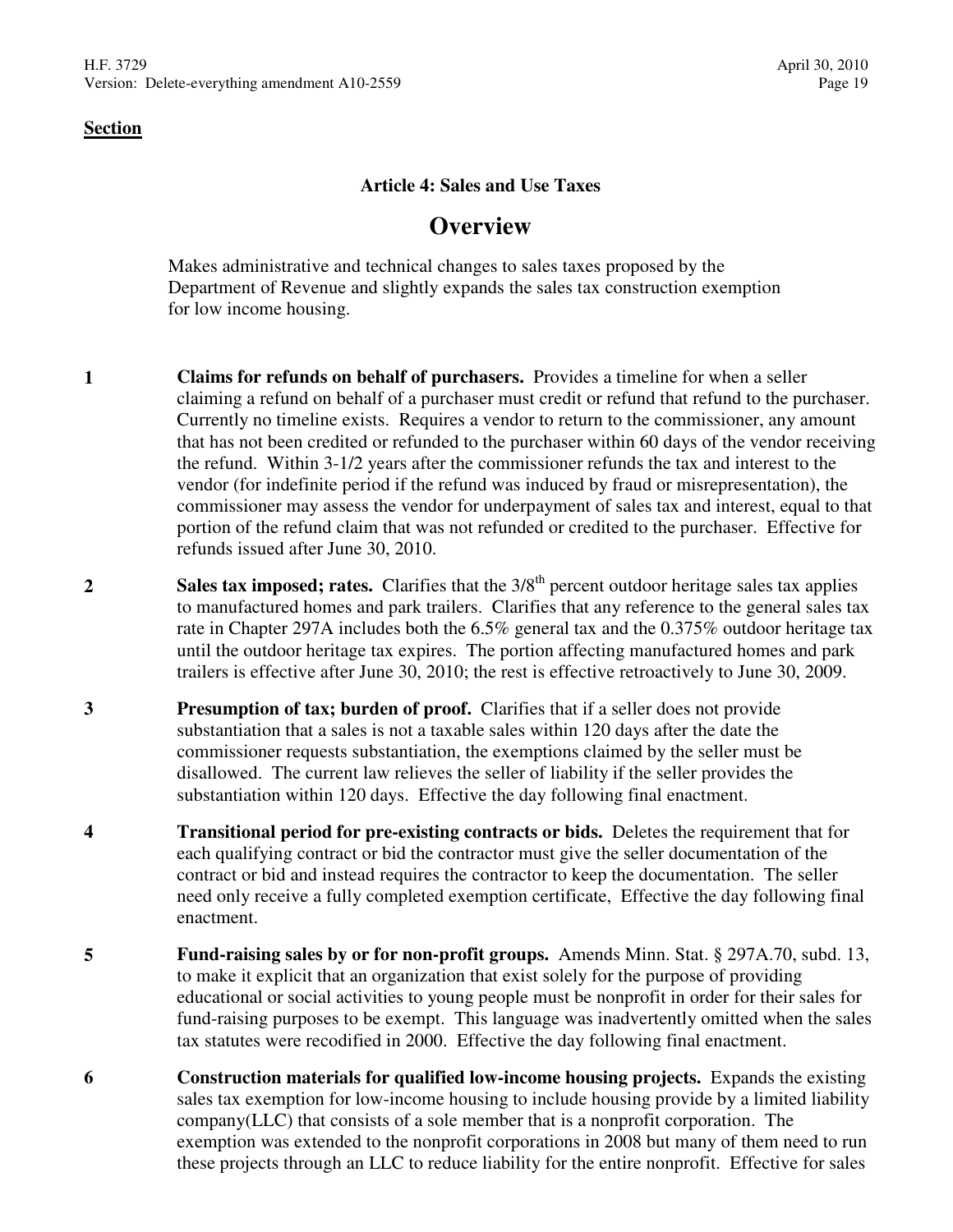and purchases made after June 30, 2010.

- **7 Seller relief from certain liability.** This change is made to conform to the Streamlined Sales Tax Agreement. Provides that if there are not at least 30 days between the enactment of a new tax rate and the effective date of the new rate, then for up to 30 days sellers and certified service providers shall be relieved from liability to the state for failing to collect tax at the new rate; provided the seller or certified service provider continued to impose and collect the tax at the immediately preceding tax rate, did not solicit purchasers at the old rate, and no fraud is involved. Effective the day following final enactment.
- **8 Purchaser relief from liability.** This change is made to conform to the Streamlined Sales Tax Agreement. Provides that if there are not at least 30 days between the enactment of a new tax rate and the effective date of the new rate, then for up to 30 days a purchaser is relieved from liability to the state for failing to collect tax at the new rate; provided the purchaser paid the tax at the immediately preceding tax rate, and no fraud is involved. Effective the day following final enactment.
- **9 Special local taxes.** Requires that for any new or amended local tax that the Department has agreed to or is required to administer, the local unit of government must adopt definitions found in Minn. Stat., ch. 297A, or in Minn. Rules, ch. 8130, with terms consistent with the department's position as to the extent of their tax base. The purpose is to lessen administrative compliance burdens and complexity. Effective the day following final enactment.
- **10 Exemption from five percent motor vehicle rental fee; effective date change.** Amends a 2009 law to correct the effective date so that it applies to leases or rentals made or renewed on or after July 1, 2009, rather than to registrations made or renewed on or after that date. Effective retroactively to leases or rentals made or renewed after June 30, 2009.

# **Article 5: Local Sales Taxes**

# **Overview**

Expands and extends the moratorium on local governments promoting local sales taxes. Allows a number of new local lodging, food and beverage, and admissions taxes. Makes technical changes to the existing Rochester local food and beverage and lodging taxes and adds bonding authority.

- **1 Authorization; scope (local sales taxes).** Modifies the prohibition on local governments promoting, spending funds, or holding a referendum in support of a new local sales tax to include extensions of an existing local sales tax and extends the prohibition for another two years – until May 31, 2012. Effective the day after final enactment.
- **2 Rochester lodging tax.** Allows the city of Rochester to issue up to \$43.5 million in general obligation bonds to pay for the Mayo Civic Center Complex project to be funded by this tax and the city's food and beverage tax. Although the city must still hold an election for the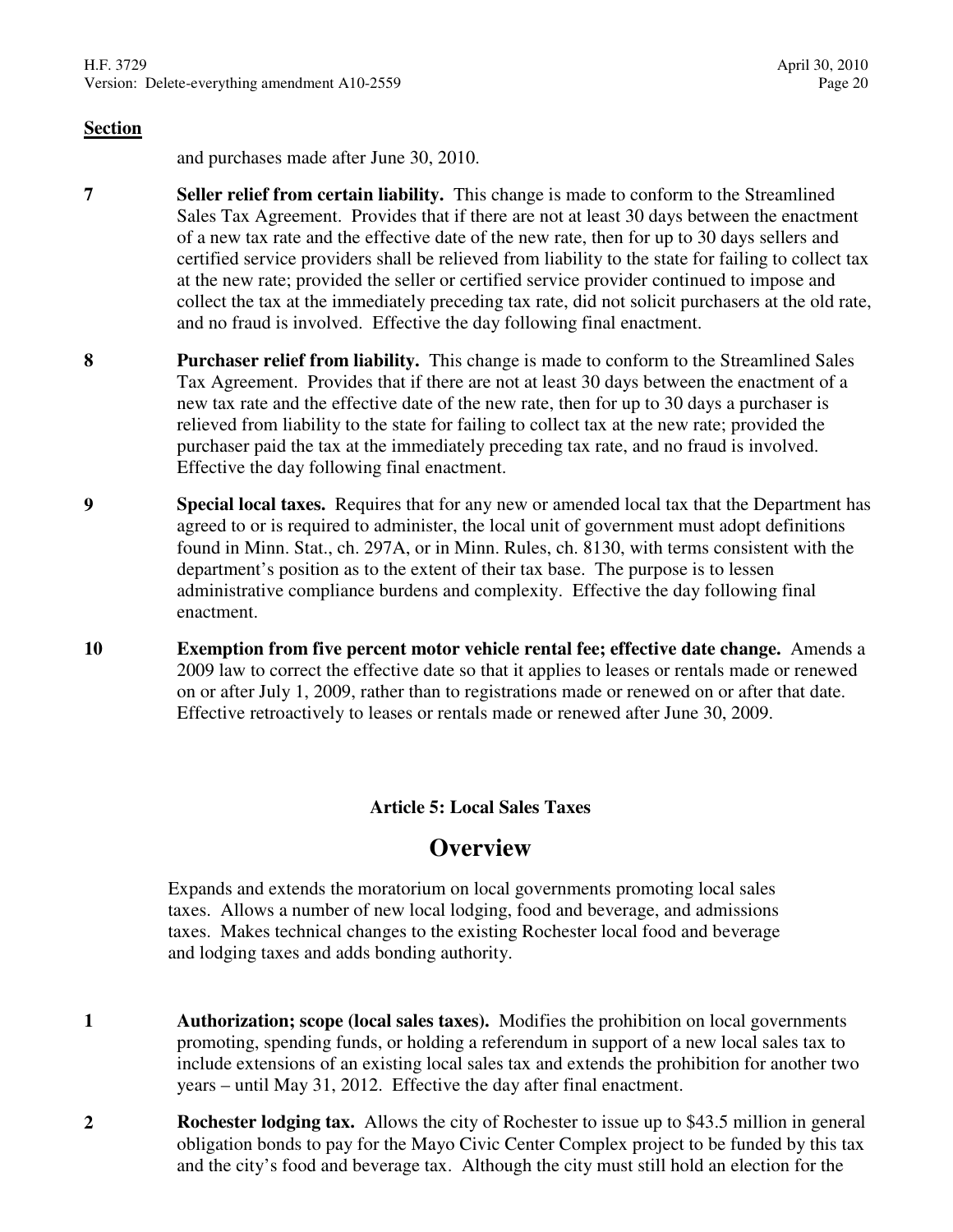bonds, the bonds are excluded from any city debt limits and any property tax needed to pay for the bonds are exempted from levy limits. Also clarifies that revenues may be used for payments of refund bonds for the project and adds standard language allowing extra revenue due to timing of expiration dates to be placed in the city general fund.

**3 Expiration of taxing authority (Rochester food and beverage tax).** Clarifies that revenues may be used for payments of refund bonds for the Mayo Civic Center Complex project and adds standard language allowing extra revenue due to timing of expiration dates to be placed in the city general fund.

#### **4 City of Detroit Lakes; local taxes authorized.**

 **Subd. 1. Food and beverage tax.** Allows the city to impose a one-half of one percent food and beverage tax without a referendum to sales at restaurants and places of refreshment. The tax would apply to on-sale intoxicating beverage sales as well.

 **Subd. 2. Entertainment tax.** Allows the city to impose a one-half of one percent entertainment tax without a referendum on tickets and entrance fees to entertainment such as theatres, concerts, and sporting events.

 **Subd. 3. Use of proceeds from authorized taxes.** Allows the proceeds of the taxes to fund four projects: (1) control of flowering rush infestation, (2) construction and improvement of bike trails, (3) parking improvements for public facilities, and (4) redevelopment of the area returned to the city as part of the Highway 10 realignment.

 **Subd. 4. Expiration of taxing authority.** The taxes expire when the city determines sufficient revenues have been raised to fund the projects listed in subdivision 3, including any associated bond costs.

 **Subd. 5. Collection, administration, and enforcement.** Allows the city to enter into an agreement with the Department of Revenue to collect the authorized taxes. Requires that if the tax is collected by the state the standard collection, administration, and enforcement provisions for general local sales taxes apply.

#### **5 City of Marshall; sales and use tax.**

 **Subd. 1. Authorization.** Allows the city to impose any of the taxes included in the section if imposed within two years of the day of final enactment of this section.

 **Subd. 2. Bonds.** Allows the city to issue \$17.29 million in bonds to pay for costs of new and existing facilities of the Minnesota Emergency Response and Industry Training Center and the Southwest Minnesota Regional Amateur Sports Center. The city must hold a referendum to issue the bonds. The bonds are not included in any debt levy on the city and any property taxes needed to pay the bonds are exempt from levy limits.

 **Subd. 3. Lodging taxes.** Allows the city to impose a 1.5 percent local lodging tax without a referendum within a city-defined tax district. The areas included in the tax district need not be contiguous.

**Subd. 4. Use of lodging tax revenues.** Requires revenues from a tax imposed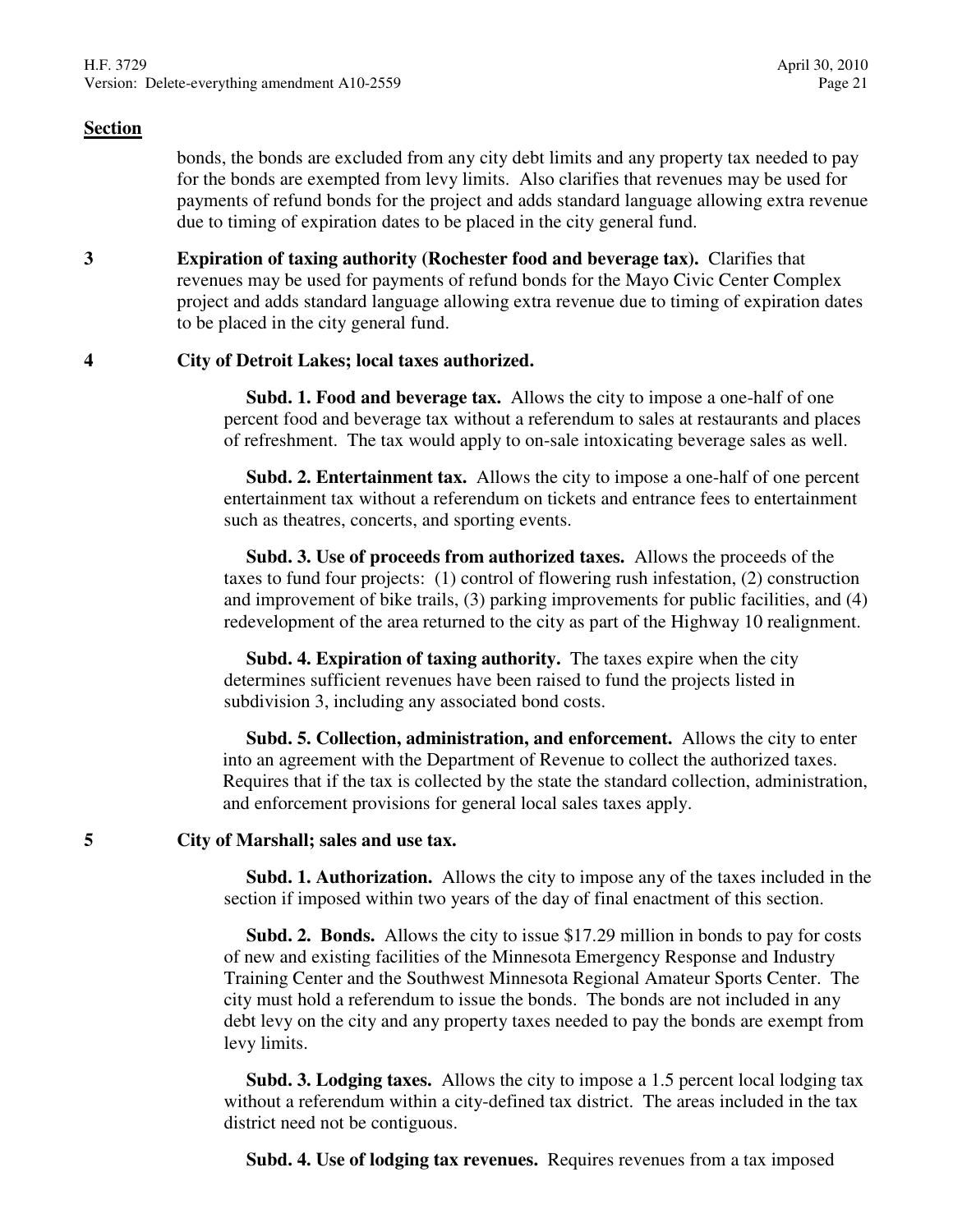under subdivision 3 be used for operating costs of the Minnesota Emergency Response and Industry Training Center and the Southwest Minnesota Regional Amateur Sports Center. Revenues may also be used to help pay for bonds issued in subdivision 2.

 **Subd. 5. Food and beverage taxes.** Allows the city to impose up to a 1.5 percent food and beverage tax in the city without a referendum. The general statutory provisions regarding administration, collection, and enforcement apply.

 **Subd. 6. Use of food and beverages tax.** Requires revenues from a tax imposed under subdivision 5 be used for operating costs of the Minnesota Emergency Response and Industry Training Center and the Southwest Minnesota Regional Amateur Sports Center. Revenues may also be used to help pay for bonds issued in subdivision 2.

 **Subd. 7. Termination of taxes.** All the taxes imposed under this section expire at the earlier of (1) 30 years after the tax is first imposed, or (2) when revenues are sufficient to meet the capital operating and administrative costs of the facilities funded under this bill.

#### **6 Giants Ridge recreation area taxing authority.**

 **Subd. 1. Additional taxes authorized**. Allows the city of Biwabik to impose any of the taxes listed in this section upon approval of the city council and a vote of at least seven members of the IRRRB.

 **Subd. 2. Use of proceeds.** Requires the proceeds of any tax imposed under this section to be deposited in the IRRRB account enterprise fund. The IRRRB by a vote of at least seven members shall spend the money for construction, improvement, and maintenance of public facilities located in the Giants Ridge Recreation area.

 **Subd. 3. Lodging tax.** Allows the city of Biwabek, with the approval of the IRRRB, to impose up to a five percent lodging tax in the Giants Ridge Recreation Area.

 **Subd. 4. Admissions and recreation tax.** Allows the city of Biwabek, with the approval of the IRRRB, to impose up to a five percent tax on admissions to entertainment and recreational facilities in the Giants Ridge Recreation Area. The rules for imposition, collection, and administration in Minn. Stat. §297A.99, except for subdivisions 2 and 3, apply. If imposed, the tax must exempt the purchase of season tickets or passes.

 **Subd. 6. Food and beverage tax.** Allows the city of Biwabek, with the approval of the IRRRB, to impose up to a one percent on restaurant food and beverage sales in the Giants Ridge Recreation Area. The rules for imposition, collection, and administration in Minn. Stat. §297A.99, subdivisions 2 and 3, apply.

The section is effective the day after final enactment upon local approval as required under statute but the local approval must occur before January 1, 2012.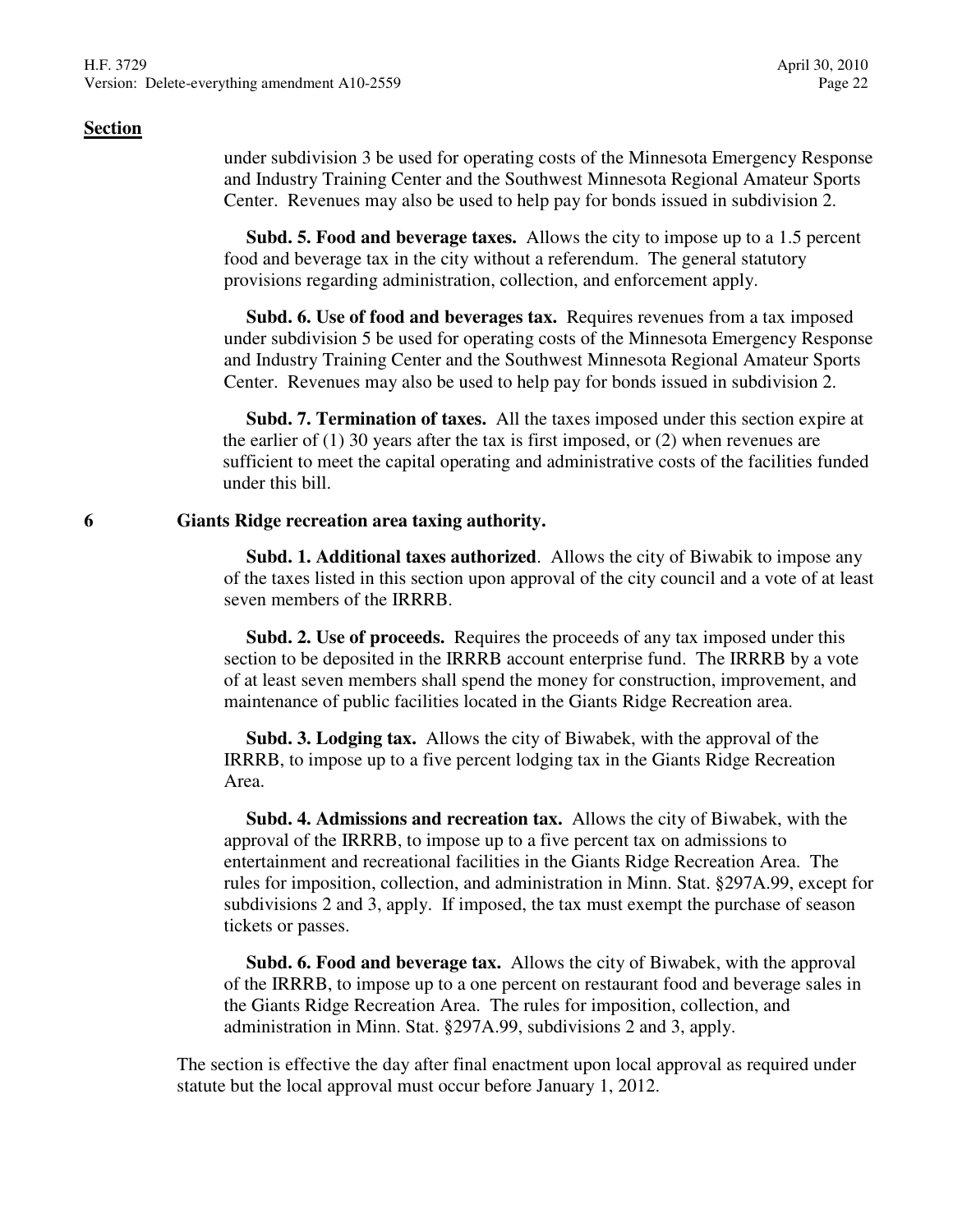# **Article 6: Special Taxes**

# **Overview**

Makes various changes to special taxes recommended by the Department of Revenue.

**1 Obtaining coverage from an ineligible surplus lines insurer.** Adds a cross-reference to clarify that a surplus lines licensee must collect premium taxes from the insured after obtaining coverage from an ineligible surplus lines insurer, and report the transaction to the commissioner of revenue.

**Effective date**: day following final enactment

**2 MinnesotaCare estimated tax; hospitals and surgical centers.** Modifies the exemption from the requirement for hospitals and surgical centers to pay MinnesotaCare estimated taxes to more closely follow the estimated tax exemption under the insurance premiums tax. Exempts centers that have tax liability of \$500 or less in the current or previous tax year. Under current law the exemption based on the previous year's taxes is limited to hospitals and surgical centers that in the previous year had liability and were in business for the entire year.

**Effective date**: gross revenues received after December 31, 2010

**3 MinnesotaCare estimated tax; other taxpayers.** Modifies the exemption from the requirement for taxpayers other than hospitals and surgical centers to pay MinnesotaCare estimated taxes to be consistent with the changes made in section 2.

**Effective date**: gross revenues received after December 31, 2010

**4 Petroleum tax license cancellation or nonrenewal.** Authorizes the commissioner to cancel or not renew a petroleum distributor's tax license if there is no activity for one year.

**Effective date**: day following final enactment

**5 Weighted average retail price.** Replaces direction for adjusting the weighted average retail price of cigarettes for inflation with a reference to the calculations provided under section 8.

**Effective date:** January 1, 2011

**6 Cigarette and tobacco products tax license cancellation or nonrenewal.** Authorizes the commissioner to cancel or not renew a cigarette and tobacco products distributor's tax license if there is no activity for one year.

**Effective date**: day following final enactment

**7 Sales to nonqualified buyers.** Strikes an obsolete reference to selling contraband cigarettes.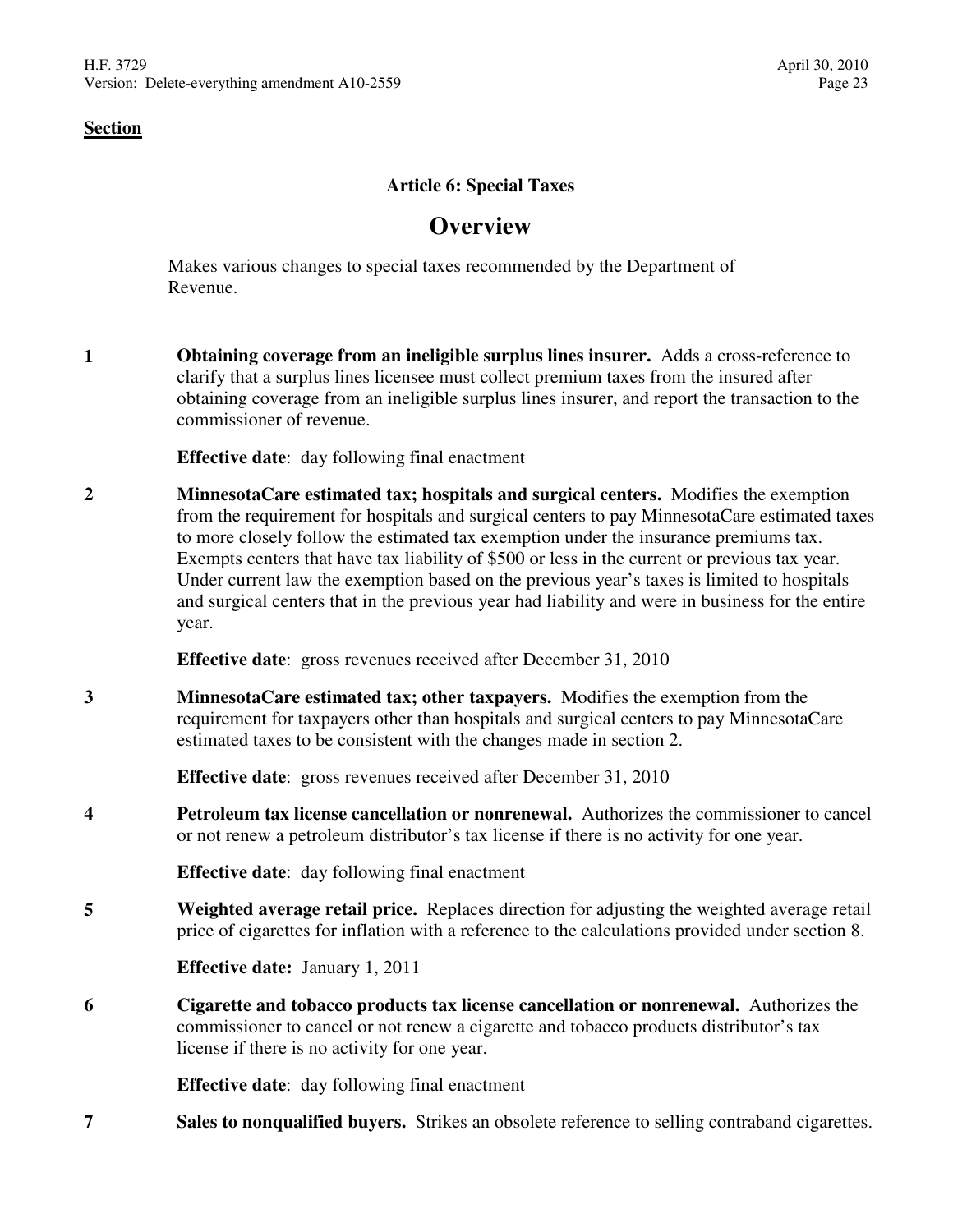**Effective date**: day following final enactment

**8 Cigarette sales tax survey.** Changes the publication date of the annual cigarette price survey, used in adjusting the weighted average retail price of cigarettes for inflation, from May 1 to November 1 with the new rate as adjusted for inflation effective January 1 rather than August 1. The date change is intended to distribute DOR's workload more evenly through the year. Provides transition language for establishing a new tax rate for cigarette sales from August 1, 2011, through December 31, 2011.

**Effective date**: January 1, 2011

**9 Gross premiums definition.** Clarifies that in determining the surplus lines tax liability, gross premiums include all fees and charges paid by policyholders, but excludes stamping fees and operating assessments. This definition is similar to other definitions of gross premiums and reflects the department's application of current law.

**Effective date**: day following final enactment

**10 Imposition of surplus lines tax.** Clarifies that the surplus lines tax is imposed on gross premiums paid by the policyholder. This reflects the department's application of current law. Also strikes the exclusion of operating assessments, which is added as an exclusion from gross premiums in section 9.

**Effective date**: day following final enactment

- **11 Return due dates; general rule; insurance premiums taxes.** Provides a common due date of March 1 for returns from taxpayers who:
	- procure insurance from unlicensed foreign companies
	- procure insurance from an ineligible company

and also for

- $\rightarrow$  joint self insurance plans
- accountable provider networks, and
- $\rightarrow$  life insurance companies

The section corrects outdated references, and updates reference consistent with the proposed repeal of return due dates in section 20.

**Effective date**: day following final enactment

**12 Return due dates for surplus lines taxes.** Updates obsolete references and modifies language requiring returns to be in the form prescribed by the commissioner to be consistent with other tax statutes.

**Effective date**: day following final enactment

**13 Surcharges.** Makes language requiring returns to be in the form prescribed by the commissioner consistent with other tax statutes, and strikes the return due date requirements that are replaced with a general requirement in section 11.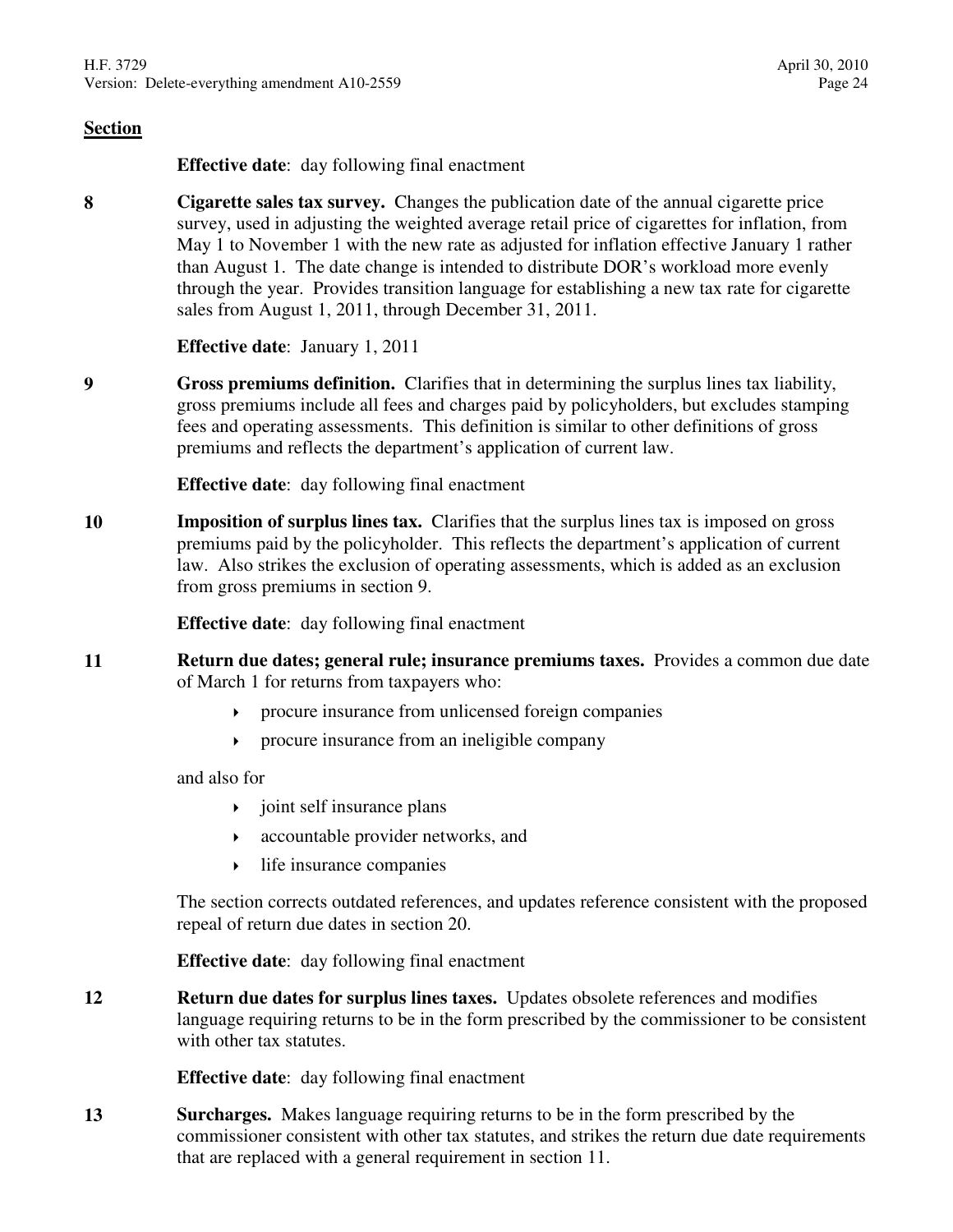| <b>Section</b> |                                                                                                                                                                                                                                                                                                                                              |
|----------------|----------------------------------------------------------------------------------------------------------------------------------------------------------------------------------------------------------------------------------------------------------------------------------------------------------------------------------------------|
|                | <b>Effective date:</b> day following final enactment                                                                                                                                                                                                                                                                                         |
| 14             | Surcharges; fire insurance. Modernizes language requiring returns to be in the form<br>prescribed by the commissioner to be consistent with other tax statutes.                                                                                                                                                                              |
|                | <b>Effective date:</b> day following final enactment                                                                                                                                                                                                                                                                                         |
| 15             | <b>Electronic payment of insurance tax.</b> Clarifies that the threshold period for determining if<br>a taxpayer must file electronically is a fiscal year ending June 30 and not a calendar year.                                                                                                                                           |
|                | <b>Effective date:</b> payments due in calendar year 2010, based upon liabilities incurred in the<br>fiscal year ending June 30, 2009                                                                                                                                                                                                        |
| <b>16</b>      | <b>Estimated taxes; requirement to pay.</b> Corrects an obsolete reference and adds a reference<br>to life insurance companies.                                                                                                                                                                                                              |
|                | <b>Effective date:</b> day following final enactment                                                                                                                                                                                                                                                                                         |
| 17             | <b>Definition of tax.</b> Corrects an obsolete reference and adds a reference to life insurance<br>companies.                                                                                                                                                                                                                                |
|                | <b>Effective date:</b> day following final enactment                                                                                                                                                                                                                                                                                         |
| 18             | Tax omission in excess of 25 percent. Provides that additional tax may be assessed within<br>$6\frac{1}{2}$ years of the due date of an insurance premiums tax return if a taxpayer omitted more than<br>25 percent of the premiums tax or surcharge due. This is consistent with additional tax<br>assessments allowed under the sales tax. |
|                | <b>Effective date:</b> premium taxes due after December 31, 2010                                                                                                                                                                                                                                                                             |
| 19             | Distribution of production tax proceeds. Replaces a reference to "tax relief area" with<br>"taconite assistance area."                                                                                                                                                                                                                       |
|                | <b>Effective date:</b> distributions made the day following final enactment                                                                                                                                                                                                                                                                  |
| 20             | <b>Repealer.</b> Repeals return due date provisions replaced with general due date requirements in<br>section 11.                                                                                                                                                                                                                            |
|                | <b>Effective date:</b> day following final enactment                                                                                                                                                                                                                                                                                         |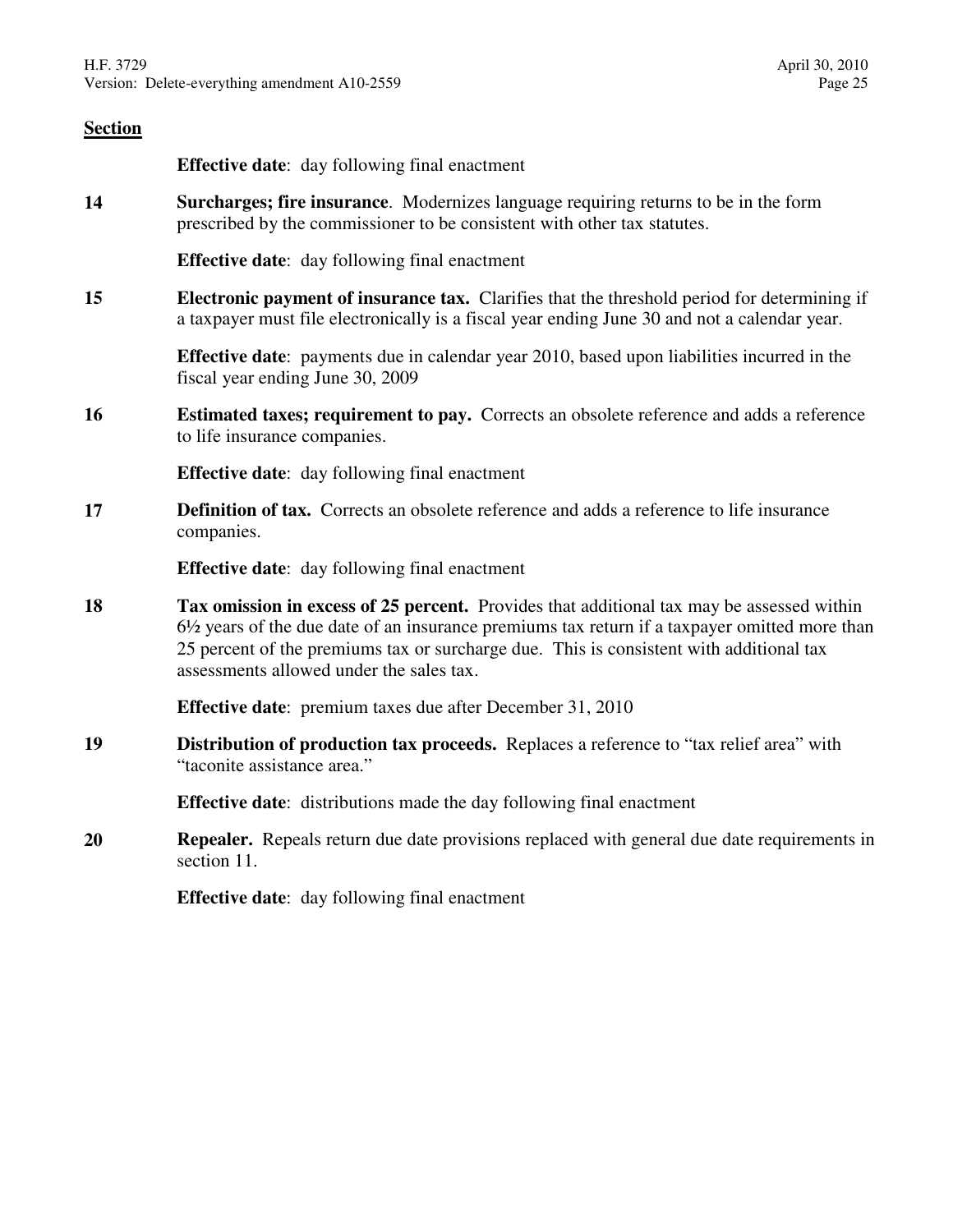# **Article 7: Public Finance**

# **Overview**

This article:

- Makes a number of minor changes in the JOBZ law (requested by the Department of Revenue)
- Provides expanded short term borrowing authority for larger watershed districts
- Authorizes the Metropolitan Council to issue \$34.6 million in debt obligations to fund its transit capital improvement plan
- Provides flexibility to allocate more of the state's private activity bond limit to student loan bonds
- Grants expanded authority to economic development authorities (EDAs) to establish economic development districts
- Allows cities and counties to designate development authorities, such as housing and redevelopment authorities (HRAs), to implement the energy loan program under chapter 216 (the tax bill passed earlier this session)
- $\triangleright$  Provides special tax increment financing (TIF) rules for the city of Wayzata and Landfall Village
- **1 Borrowing funds.** Allows a watershed district that has total property with taxable market value greater than \$500,000,000 to have up to \$2,000,000 in loans outstanding. The current limit is \$600,000 for all watershed districts.
- **2 Economic development districts; EDAs.** Eliminates the requirements that economic development districts established by EDAs meet the "blight test" under the TIF law for redevelopment districts. This test requires 70 percent of the parcels in the area to be occupied by buildings or other improvements and 50 percent of those buildings to be substandard. (Alternative tests allow certain railroad facilities and tank farms to qualify, as well as qualified disaster areas.)

**Background information.** EDAs can avoid the blight test limitation by exercising powers under the housing and redevelopment authority law to create a redevelopment project, housing development, or housing project (under which a restrictive blight test does not apply), as authorized by section 469.101, subdivision 12. These projects can be used for similar purposes to those of an economic development district under the EDA law.

**3 JOBZ time limit for requesting waiver of clawback.** Imposes a 60-day time limit for a business that is no longer eligible for JOBZ to request a waiver of repayment of its JOBZ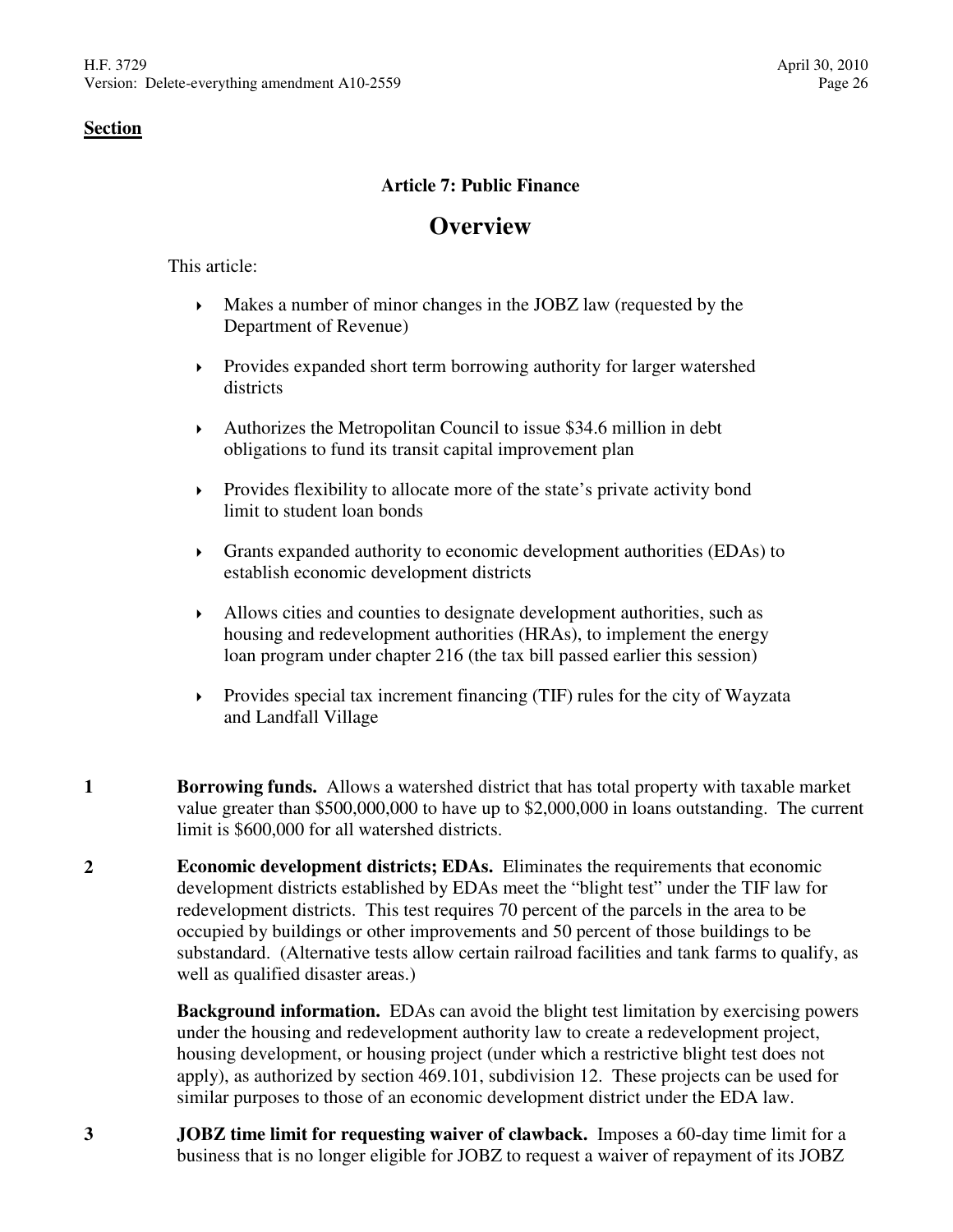benefits. In order to receive a waiver of state-paid JOBZ benefits, businesses must request the waiver within 60 days of being notified by the commissioner. In order to receive a waiver of the local property tax exemption, businesses must request the waiver within 60 days after the county auditor mailed the property tax bill.

**Effective date**: Day following final enactment.

**4 Due date of annual JOBZ certification to commissioner of revenue.** Changes the due date for the annual certification of JOBZ compliance by qualified businesses from December 1<sup>st</sup> to October 15<sup>th</sup>. This matches the date that JOBZ businesses are required to file their annual JOBZ tax benefits report.

**Effective date**: 2010 certifications

**5 Metropolitan council, debt authorization for transit.** Authorizes the Metropolitan Council to issue \$34.6 million in debt for the council's transit capital improvement program (e.g., buses, rail transit, and related real property improvements).

Effective the day following final enactment and applies in the seven county metro area.

- **6 Entitlement transfers.** Authorizes three state agencies (Minnesota Housing Finance, Office of Higher Education, and the Rural Finance Authority), as entitlement issuers of bonds through the bond allocation to transfer their individual allocated authority to each other prior to December 1 of each year.
- **7 Allocation procedure.** Increases the total amount of the allocations for student loan bonds to \$25 million per year from \$10 million.
- **8 16 Energy improvements financing program for local governments.** Modifies the program, enacted in chapter 216, that authorizes cities and counties to implement voluntary energy improvements financing programs to allow the local government to designate a housing and redevelopment authority, economic development authority or another entity allowed to exercise those powers to administer the program. These programs issue bonds to finance the improvements, make loans to finance the improvements to applicants, and collect repayments through using the special assessment law.

**Effective date**: Day following final enactment

**17 Landfall TIF.** Extends the 5-year rule for a TIF district in the city of Landfall Village from a 5-year period to 8 years.

> **Background.** Under general law, the 5-year rule requires the development authority (e.g., the city, HRA, or EDA) to complete the TIF plan's in-district activities within 5 years after certification of the district or to issue bonds to finance those activities. After the 5-year period, increments allocated to the in-district costs may only be used to pay bonds and contracts entered into during the 5 years. When these are fully paid off or defeased, the district must be decertified.

**Effective date**: Local approval by the city of Landfall Village

**8 Wayzata TIF.** Deems parcels in redevelopment TIF district No. 5 in the city of Wayzata to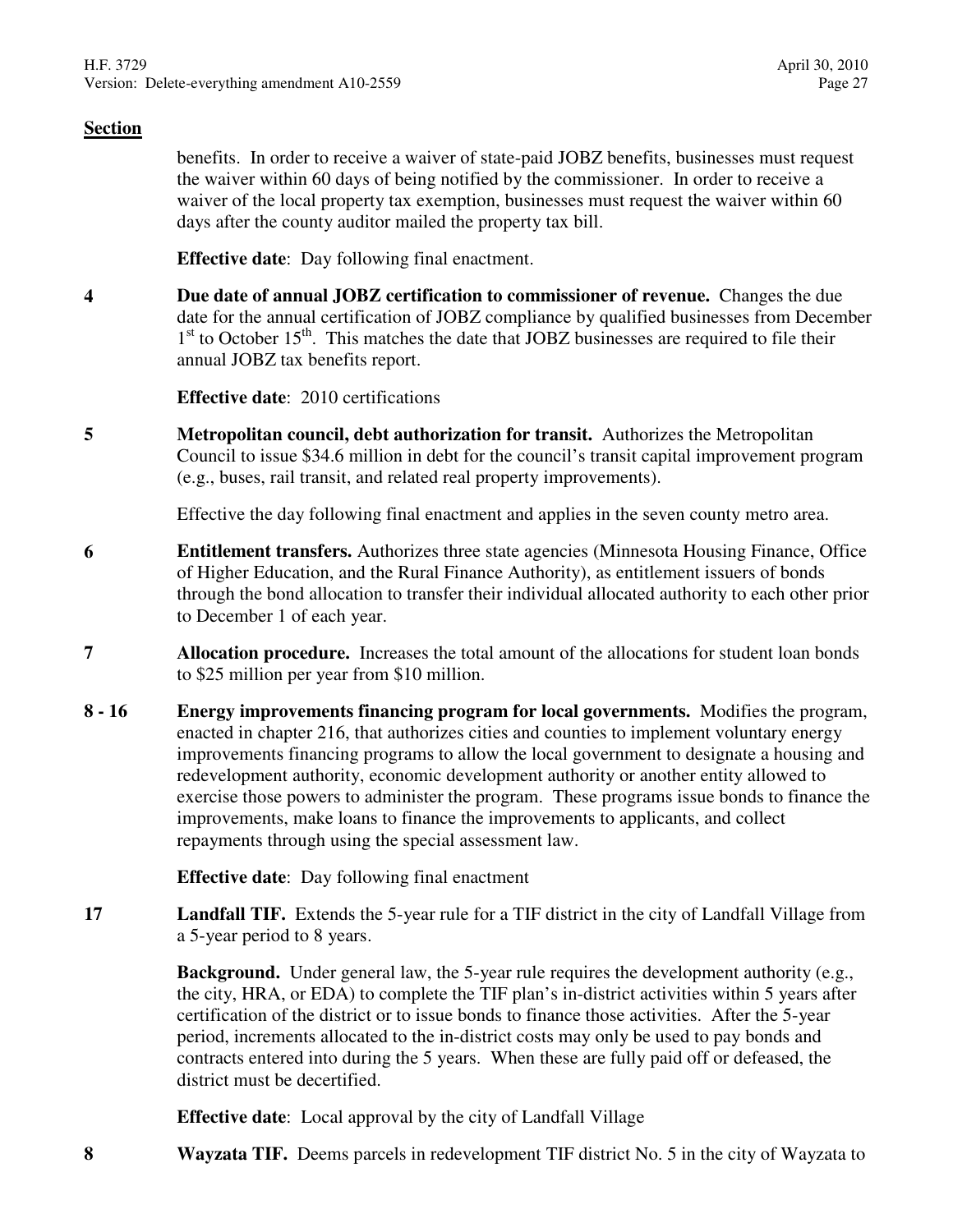meet the blight test for a redevelopment district, if the city or a developer demolished a building on the parcel that it found to be structurally substandard and the city decertifies district No. 5 and requests certification of a new district within 10 years after the demolition. This allows the city to decertify the district and create a new redevelopment district with a new 25-year duration limit.

**Effective date**: Local approval by the city of Wayzata

# **Article 8: Cash Flow**

# **Overview**

Makes permanent changes to certain payment and revenue collection schedules to reduce monthly low points in general fund cash flow.

- **1 Monthly payments; University of Minnesota.** Changes the date for the monthly payments of appropriations to the University from the  $21<sup>st</sup>$  to the  $25<sup>th</sup>$ .
- **2 State property taxes; county treasurer.** Requires the counties to pay the state property taxes to the state on the same schedule of estimated and final payments used to distribute property taxes to school districts. This advances the settlement dates from the county to the state as follows:

(i) the current June 28th payment will be made 50 percent on or about May 24th, and 50 percent on or about June 5th;

(ii) the December 2nd payment will be made 50 percent on or about October 24th and 50 percent on or about November  $2<sup>nd</sup>$ ; and

(iii) the January 25th "clean-up" payment from the county will continue to be made at the same time.

Effective for distributions beginning October 1, 2010 and thereafter.

- **3 Sales and use tax.** Temporarily requires vendors who collect and remit \$120,000 or more annually in sales tax to remit 90 percent of their monthly liability on the  $14<sup>th</sup>$  of the month after it was collected with the remainder due on the  $20<sup>th</sup>$  of the month. Currently the entire amount is due on the 20th of the month. When the cash flow account and the budget reserve account reach the desired levels listed in Chapter 16A, the early sales tax payments on the  $14<sup>th</sup>$  of the month will be eliminated and the remittances will again be due on the  $20<sup>th</sup>$  of the month. Nothing in this section affects the June accelerated payment date, or its associated settle-up date. Requires that all fees and other taxes reported on the same return be remitted on the same schedule as well. Effective for taxes due and payable after September 1, 2010.
- **4 Accelerated payment of monthly sales tax liability; penalty for underpayment.** Provides a penalty for underpayment of the 90 percent of estimated tax liability due on the  $14<sup>th</sup>$  of the month equal to 10 percent of the underpayment amount. Provides a safe harbor for avoiding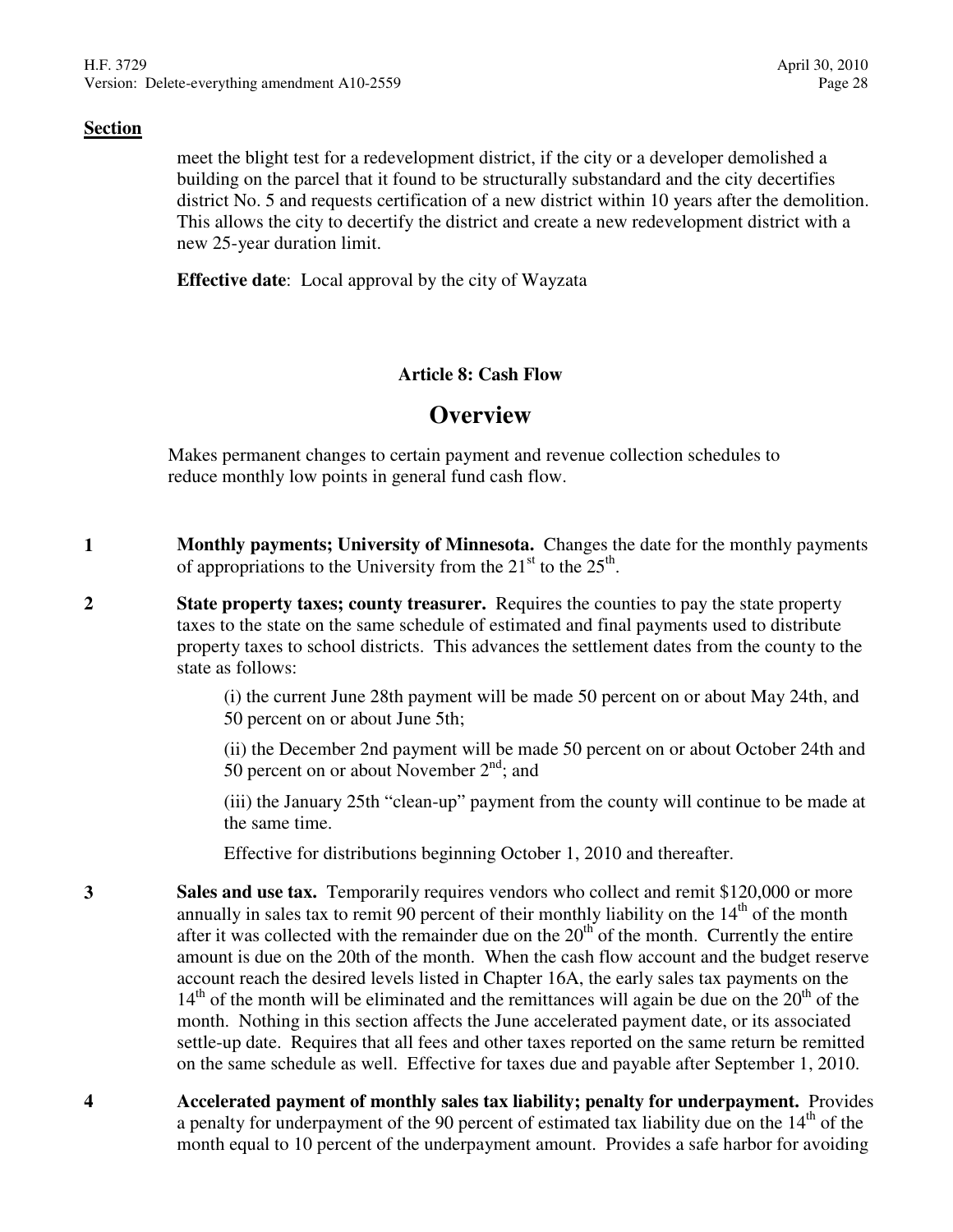the penalty by making a payment equal to the lesser of (1) 90 percent of the liability of the previous month or (2) 90 percent of the liability for the same month in the previous calendar year, or (3) 90 percent of the vendor's average monthly liability for the previous calendar year.

# **Article 9: Property Taxes - Technical**

# **Overview**

Includes miscellaneous property tax technical changes from the Department of Revenue.

- **1 Limitation (regional library support-grant requirement).** Modifies a provision relating to Department of Education grants to regional library systems if a city or county participating in the system reduces its support of public library services beyond certain limits by correcting two cross-references and clarifying that "credits" and "credit reductions" refers to market value credit reimbursements under section 273.1384 and associated reimbursementreductions. Effective retroactively to changes in support made in 2009 and thereafter for grants paid in FY10 and thereafter.
- **2 Erroneous cross-reference correction.** Corrects an erroneous cross-reference which requires the commissioner to periodically revise the Minnesota assessors' manual. The current cross-reference is to section 270C.06, which refers to the commissioner's power to promulgate rules. The assessors' manual is not a rule, therefore it needs to reference is to section 270C.85, which includes the commissioner's powers and duties with respect to property tax administration. Effective the day following final enactment.
- **3 Commissioner's authority to order a reassessment.** Provides that in the event that the assessor does not appraise at least one-fifth of all parcels in the district or county during the year, the commissioner has the discretion to order a reappraisal of all property in the district or county. Under current law the commissioner is mandated to order the reappraisal. Effective the day following final enactment.
- **4 Statement of exemption.** Requires churches and schools to file a property tax exemption application in order to be exempt. Effective for taxes payable in 2012 (assessment year 2011) and thereafter.
- **5 Filing dates.** Clarifies that the new requirement for churches and schools to file a property tax exemption application in section 4 is only for newly exempt properties, and that subsequent filings will not be required after the initial filing.
- **6 Wind energy production tax non-filer calculation.** Increases the default tax calculation from 40 percent to 60 percent of nameplate capacity for owners who do not file the required reports with the Department of Revenue by the due date. The current default calculation can result in taxpayers who do not file the required reports paying less tax than if they had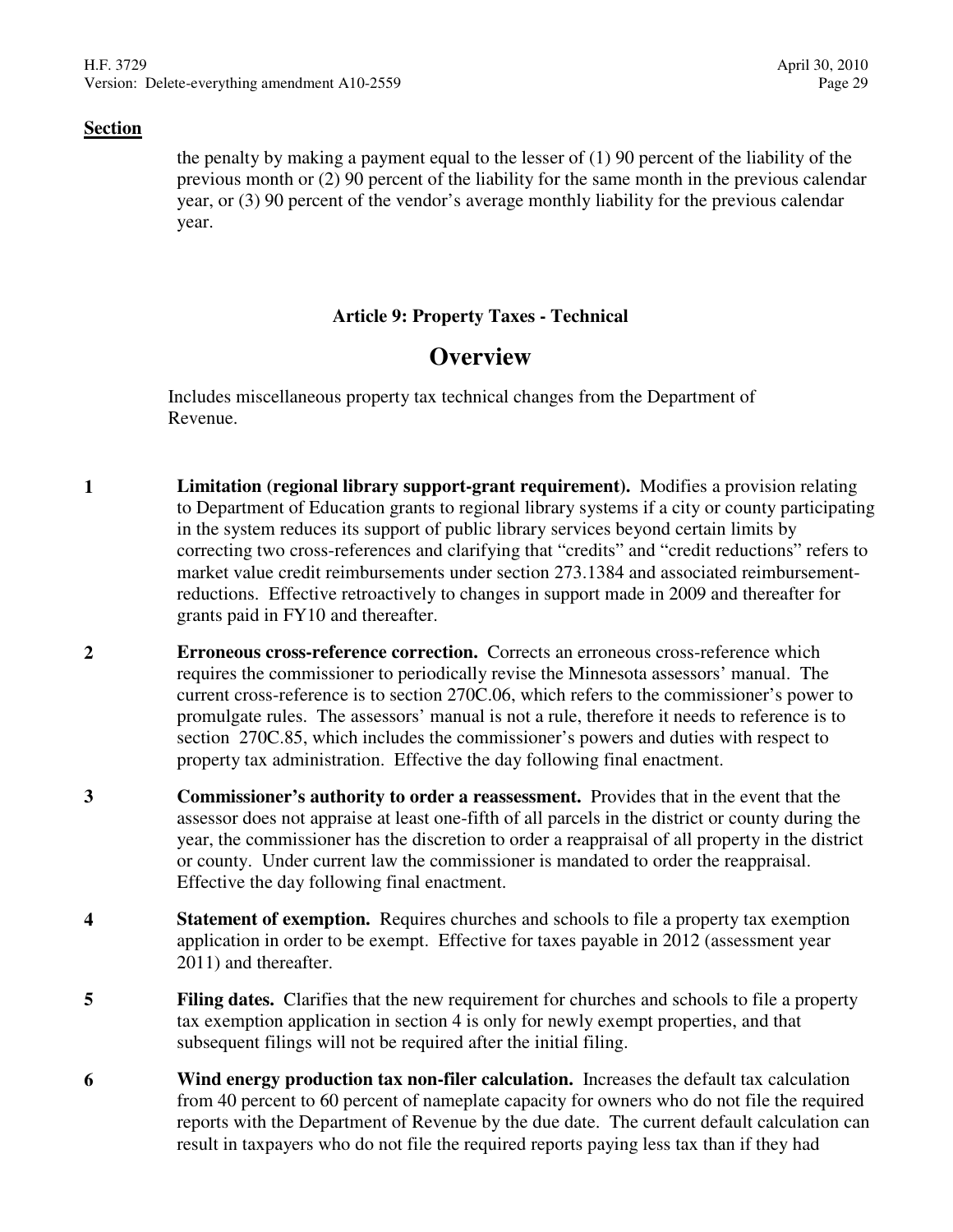complied with the law. Effective for reports due on February 1, 2011, and thereafter.

- **7 JOBZ wind energy production tax exemption.** Clarifies that the JOBZ exemption from the wind energy production tax is available only if the wind energy production system is owned by a taxpayer who has entered into a business subsidy agreement that covers the area where the system is situated. Effective the day following final enactment.
- **8 Reimbursement for lost revenue.** Requires reimbursements to school districts for the bovine tuberculosis credit to be made by the commissioner of education rather than the commissioner of revenue.
- **9 Rural reserve property tax program.** Modifies the requirements of the new Rural Reserve Property Tax Program. The prohibition against also being enrolled under section 273.117 is stricken because that is not a redundant benefit. Adds a prohibition against also being enrolled in the Metropolitan Agricultural Preserve Program because that does provide the same benefits. Effective the day following final enactment.
- **10 Payment; school districts.** Requires reimbursements to school districts for the bovine tuberculosis credit to be made by the commissioner of education rather than the commissioner of revenue.
- **11 Truth in taxation ("TNT").** Clarifies that only a single budget-discussion meeting need be identified on the TNT notices and held after 6:00 p.m. for the affected local taxing authorities. The 2009 law eliminated the requirement that counties, schools, cities over 500 population, regional library authorities, and metropolitan special taxing authorities hold a TNT meeting. However, a new requirement was enacted to require that the TNT notices indicate when each of the affected taxing authorities would hold budget-discussion public meetings, held after 6 p.m., at which the public would be allowed to speak. This implied that the TNT notices must contain information for every meeting at which the authority's budget and levy would be discussed. The intent was only to require this for one public meeting. Also clarifies that this information need not be provided on the notices with regard to cities that were not required under prior laws to hold a TNT meeting in the first place (those of population 500 or less). Effective retroactively for taxes payable in 2010 and thereafter (TNT notices issued in 2009 and thereafter).
- **12 Special levies.** Clarifies that the existing limitations on special levies for certificates of indebtedness does not apply to the new special levy authority under section 475.755 for repaying emergency debt certificates issued to cover revenue decreases resulting from unallotments. It also clarifies the new special levy for unallotments by limiting them to the amount of unallotment that occurs in the year the levy is paid. The only time the special levy may be used in the next year is if the unallotment amount was not known by September 1 and the local government did not do a late levy adjustment in January of the year the levy is paid. Effective retroactively for taxes payable in 2010 and thereafter.
- **13 Property tax levy limit.** Clarifies that certified aid amounts rather than aids after unallotments are used in computing the unit's levy limit. This ensures that unallotments do not have a "double counting impact" by increasing the local unit's limited levy authority. A local government must instead levy for aid and credit reimbursement loses due to unallotments through the use of special levy authority. Effective retroactively for taxes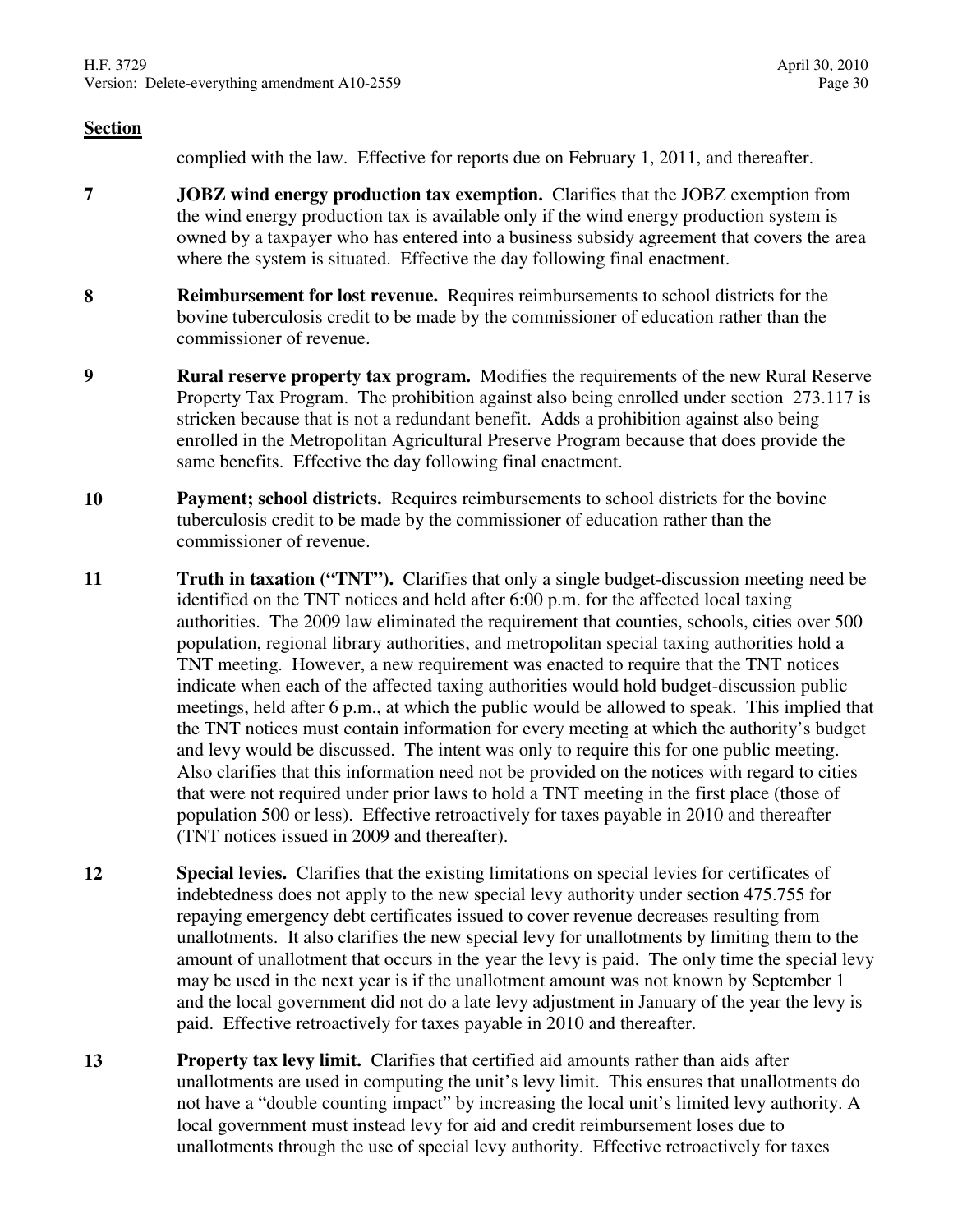payable in 2010 and thereafter.

- **14 Obsolete references.** Updates the references within the law that allows the second installment of the annual property taxes on agricultural property to be made on November 15 instead of October 15. Changes to these references are necessary because the property tax classification statute (section 273.13, subdivision 23) was modified and now includes a rural vacant land classification. These changes allow all of the agricultural property second half payments that were due by November  $15<sup>th</sup>$ , to continue to be due at that same time. Effective the day following final enactment.
- **15 Composition into one item; references.** Relates to installment agreements for paying delinquent property taxes over an extended time. A reference to "timberland" is stricken, and replaced with references to "rural vacant land" and "managed forest land." These changes were necessary due to the 2008 changes to the property tax classification statute and will not change the properties that qualify for the installment payment option. Effective the day following final enactment.
- **16 Emergency debt certifications.** Adds cross-references and clarifications so that the existing limitations on special levies in section 275.70, subdivision 5, clause (2), do not impinge on the new special levy authority under section 475.755 for repaying emergency debt certificates issued to cover revenue decreases resulting from unallotments. Effective retroactively for taxes payable in 2010 and thereafter.
- **17 City local government aid.** Deletes obsolete language and clarifies provisions related to the use of data available by January 1 of the year the aid is calculated The effect is to allow levy data not available as of January 1 of the aid determination year to be used in that year to compute each city's maximum aid increase and decrease amounts under section 477A.013, subdivision 9. These corrections implement what was intended both in 2008 when this language was originally enacted and in 2009 when first changed. Effective for aid payable in 2010 and thereafter.
- **18 Emergency medical services districts.** Corrects an effective date related to emergency medical services special taxing districts. Effective day following final enactment.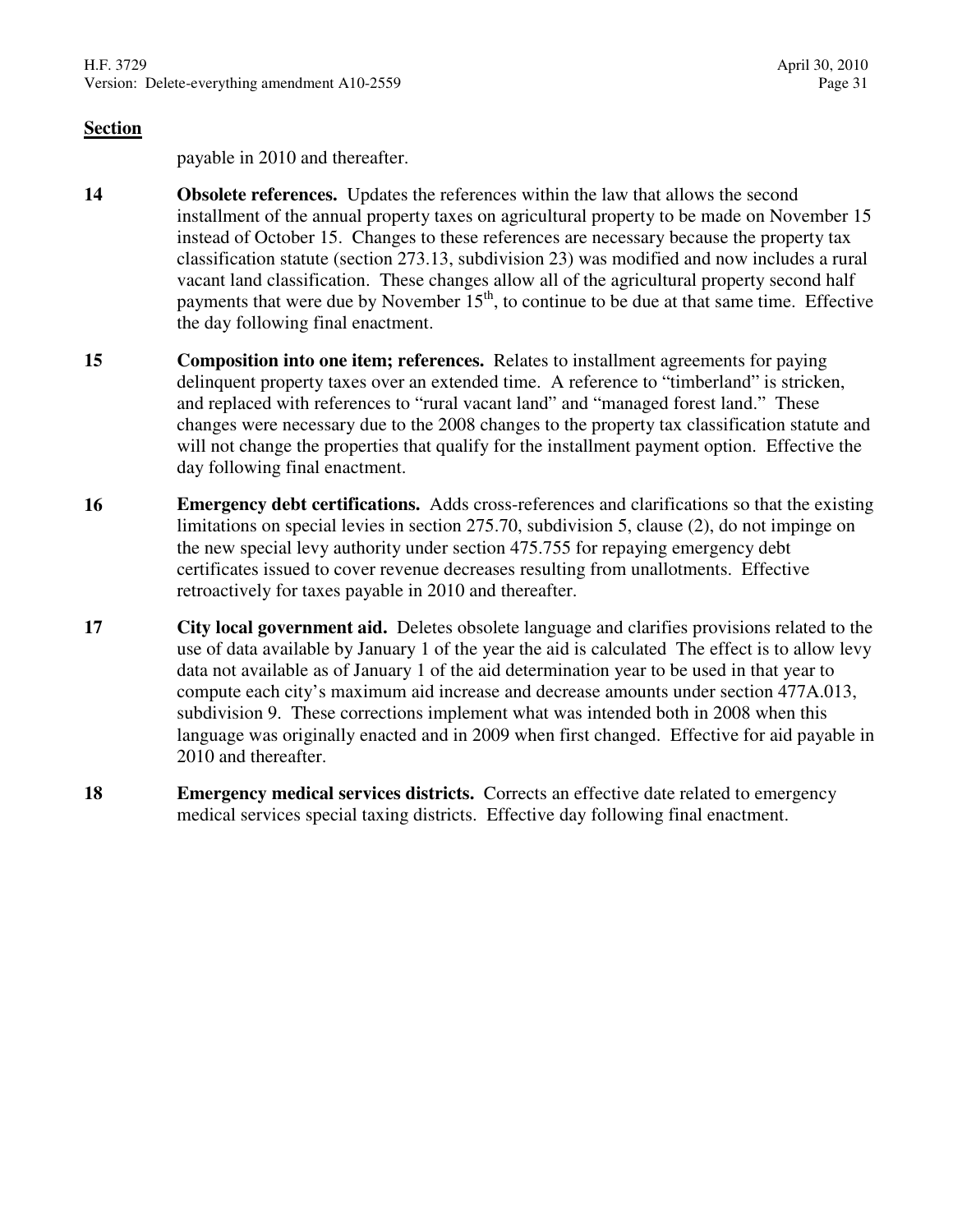# **Article 10: Conditional Use Deeds**

# **Overview**

- Updates and restructures the land classification provisions for tax-forfeited land.
- Modifies the current process and allows county boards the option to elect to use a second process to classify and reclassify tax forfeited lands.
- Defines "authorized public use" for the state and local government for purposes of obtaining a conditional use deed.
- Allows for a reduced price for certain property (i.e., to correct for blight, to develop affordable housing, sliver parcels, to manage drainage and storm water, to create and preserve wetlands, etc.).
- Provides for a reverter clause that expires after 30 years, but not before 2015 to allow for any possible compliance reviews of alder deeds. After 15 years of compliance, the use deed can be exchanged with county approval for a quit claim deed.
- Includes an application fee of \$250, with \$150 refunded if the application is denied.
- $\triangleright$  Removes obsolete language and archaic provisions that have been in statute since 1941.
- Effective July 1, 2010.
- **1 Classification as conservation or nonconservation.** Updates land classification provisions for tax-forfeited property. Establishes two processes to classify and reclassify lands.
	- (1) Provides a new more structured process (paragraphs (b), (c), and (d)) which includes an open meeting and notification, allowing persons and agencies possessing pertinent information to make or submit comments at the meeting, and designating tracts as assessed and acquired, or may by resolution provide for the subdivision of the tracts into smaller units or groupings deemed advantageous for conservation or sale purposes.
	- (2) Updates the current process. Allows the county board to elect to use this process, and if elected, the election is effective for a minimum of five years. Allows the county board to classify or reclassify lands based on available. If lands are within the boundaries of an organized town or incorporated municipality, the classification or reclassification and sale must first be approved by the town board or governing body of the municipality in which lands are located. Requires the county board to follow the open-meeting procedures from process (1) above, if the town or municipality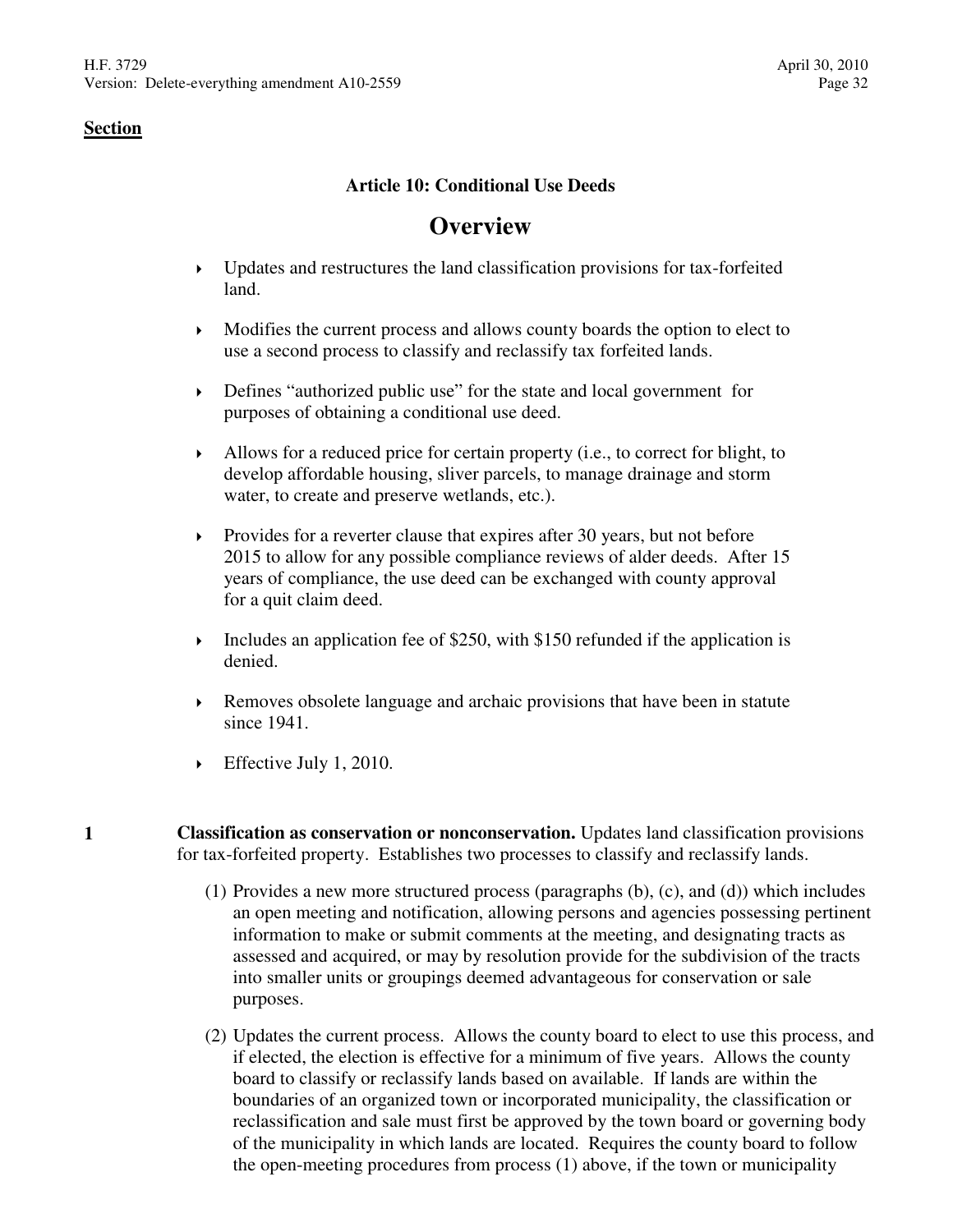rejects the classification.

**2 Conveyance to public entities.** Updates the provisions for conveyance of tax-forfeited land to public entities. Adds a new process for withholding lands from sale due to local government interest in acquisition, replacing what was deleted in section 1.

> Changes the existing opportunities for local government acquisition. Under current law, the opportunities are limited to purchasing at full market value for any purpose or receiving freebut-contingent deeds for an authorized public use. (This free "use deed" has caused compliance-related issues and title problems.) The proposal significantly limits the uses for which these use-contingent deeds may be acquired while providing new alternative methods for acquisition that are more tailored to specific needs and purposes.

Paragraph (a) directs the county auditor to withhold a parcel from lease or sale for six months, upon the request from a state agency or governmental subdivision.

Paragraphs (b) to (d) clarify the provisions related to the sale of nonconservation taxforfeited lands, including the sale to the state agency or governmental subdivision for a reduced price to correct for blighted conditions or for the development of affordable housing. "Market value" is clarified to be an estimate of the full and actual market value as determined by the county board and does not require a formal appraisal.

Paragraph (e) clarifies the definition of "authorized public use" for the purposes of eligibility for the conveyance of this nonconservation land to a governmental subdivision for which for which a "use deed" may be granted.

The following purposes allow the local government to obtain a use deed for "free":

- A road, or right-of-way for a road;
- $\rightarrow$  A park that is both available to, and accessible by, the public that contains amenities such as campgrounds, playgrounds, athletic fields, trails, or shelters;
- Trails for walking, bicycling, snowmobiling, or other recreational purposes, along with a reasonable amount of surrounding land maintained in its natural state;
- Transit facilities for buses, light rail transit, commuter rail or passenger rail, including transitways, park-and-ride lots, transit stations, maintenance and garage facilities, and other facilities related to a public transit system;
- Public beaches or boat launches;
- Public parking;
- Civic recreation or conference facilities; and
- Public service facilities such as fire halls, police stations, lift stations, water towers, sanitation facilities, water treatment facilities, and administrative offices.

Two new free options of acquisition are provided:

- Outlots that developers promised but failed to convey to local governments under development agreements (paragraph (f)).
- Parcels that associations of common interest communities were entitled to under a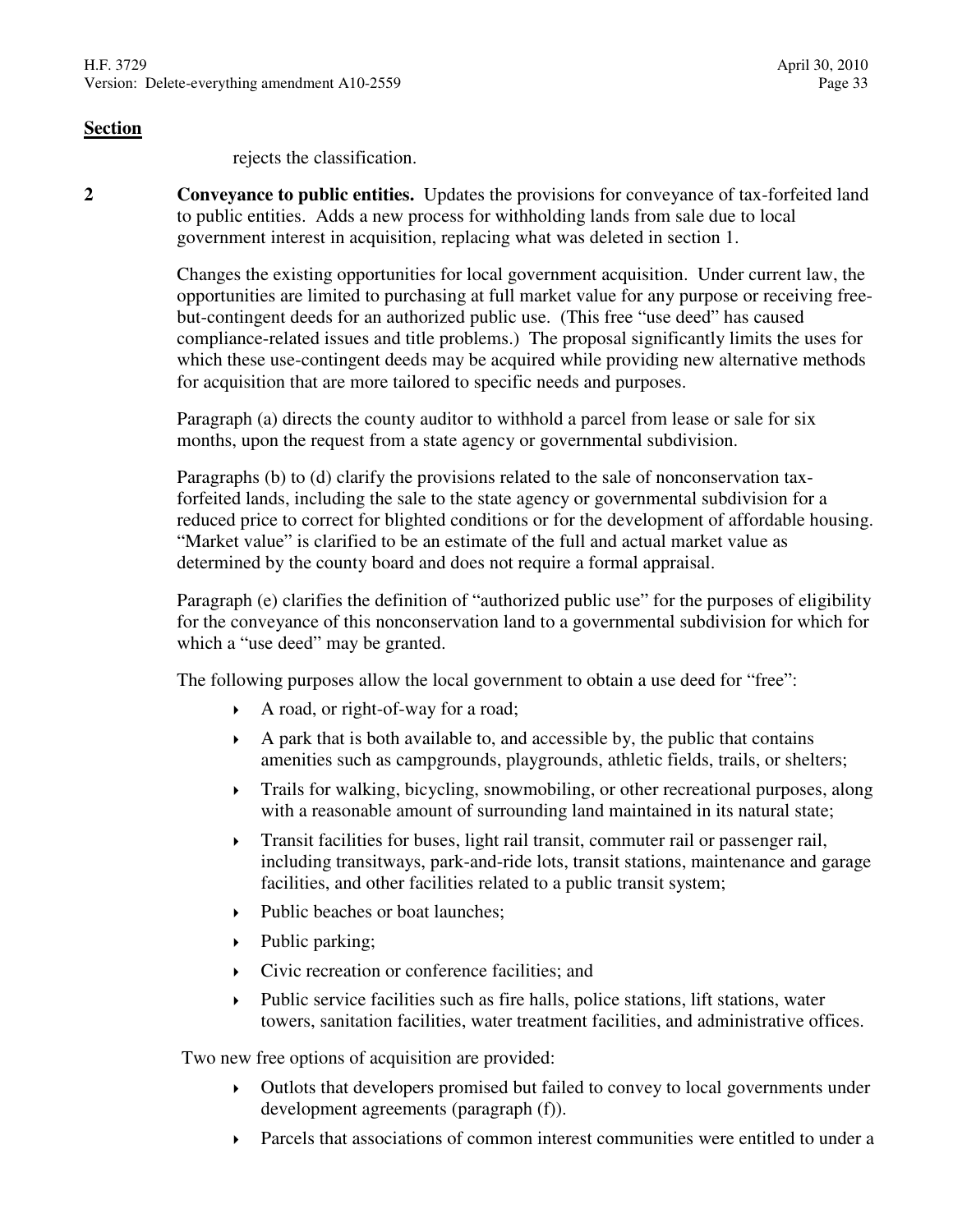written agreement that forfeited without conveyance (paragraph  $(g)$ ).

Several new options of acquisition at a price that may be less than market value (as negotiated between the county and local government) are provided:

- $\triangleright$  Correcting blight (paragraph (d));
- $\rightarrow$  Developing affordable housing (paragraph (d));
- $\triangleright$  Creating or preserving wetlands (paragraph(h));
- Managing the drainage or storage of storm water under a management plan (paragraph (h)); and
- $\triangleright$  Preserving land in its natural state (paragraph (h)).

Paragraph (h) allows for the sale of conservation tax-forfeited lands at less than market value to governmental subdivisions for certain conservation purposes. Requires a restrictive covenant for 30 years. The lands may be reconveyed back to the state, at which point the restrictive covenant ceases If reconveyed lands are to be sold, the county board may take into account the original amount paid when setting the terms of the sale. If the reconveyed lands are unplatted and located outside of an incorporated municipality, the sale is subject to the approval of the commissioner of the Department of Natural Resources if the commissioner determines there is potential mineral use.

Paragraph (i) clarifies that a park and recreation board in a city of the first class qualifies as a governmental subdivision for purposes of this section.

**3 Conveyance; targeted community lands.** Limits the provisions for the conveyance of lands located within a targeted community to lands in a city of the first class, clarifies that this conveyance is by a quit claim deed rather than a use deed, and clarifies that the conveyance requires a favorable recommendation of the county board. Eliminates the statement of facts requirement.

> The name of this area has been changed from "targeted neighborhood" to "targeted community."

- **4 Deed of conveyance; form; approvals.** Clarifies that any reversion to the state of tax forfeited land that was conveyed for an authorized public purpose (i.e. a conditional use deed) and is not used for that purpose is by operation of law and without requirement of any affirmative act by the state.
- **5 Reverter for failure to use; conveyance to state.** Clarifies the actions that must occur when a local government fails to put the land to the use required in the "use deed", and specifically clarifies that there is no failure to put the land to the use and no abandonment of that use if that use is contained in a formal plan of that local government.

Deletes language providing that a sale, lease, transfer or other conveyance under Chapter 469 does not constitute a failure or abandonment of use. This provision created some compliance problems for the Department of Revenue. (The new method of acquisition in Section 2 relating to blight and economic development is intended as a more focused substitute to this deleted provision.)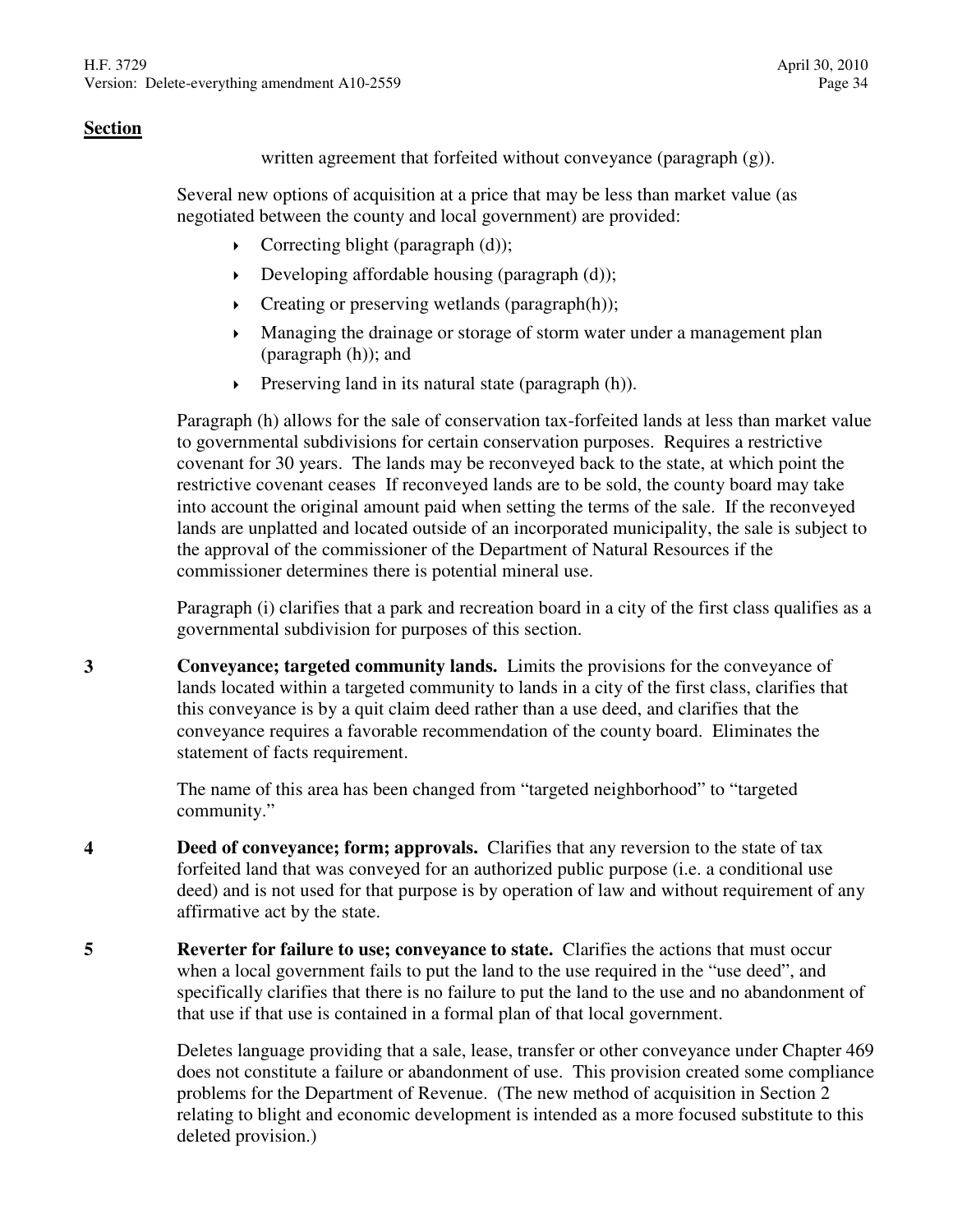Includes a provision that allows a local government to exchange a "use deed" issued on or after January 1, 2007, for a quit claim deed after 15 years if it has demonstrated compliance with the use restriction and received the favorable recommendation of the county board. For "use deeds" issued before January 1, 2007, the use restriction and possibility of reversion is released on January 1, 2022, if the county board records a document to that effect.

Nullifies the use restriction on the later of:

- (1) January 1, 2015;
- (2) 30 years from the date the deed was acknowledged; or
- (3) upon final resolution of an appeal initiated prior to January 1, 2015,

whereby (i) creating a 30-year expiration on all "use deeds," but (ii) allowing counties and the Department of Revenue the possibility to pursue compliance action through 2014 on existing deeds.

- **6 Conditional use deed fees.** Establishes an application fee of \$250 for "use deeds," of which \$150 shall be refunded if the application is denied. The proceeds must be deposited in a Department of Revenue revolving fund and are appropriated to the Commissioner of Revenue for making the \$150 refunds and for administering the conditional use deed law.
- **7 Conveyance; form.** Provides that the instruments of conveyance are to be on a form approved by the Attorney General and that the instruments are prima facie evidence and that the execution and issuance of the conveyance complies with the applicable laws. These provisions assure persons examining the real estate records that the various requirements were met.
- **8 Conservation lands; county board supervision.** Clarifies the process for conservation lands, including that they must not be conveyed or sold, unless they are (1) reclassified; (2) conveyed to a governmental subdivision; (3) released from the trust in favor of the taxing district; or (4) conveyed or sold under the authority of another general or special law. Deletes obsolete language. Recodifies the provision for the sale of timber, lease of crops of hay, or other revenue from lands under the jurisdiction of the commissioner of natural resources shall be credited to the general fund.
- **9 Nonconservation lands; appraisal and sale.** Strikes a provision on the classification of land that is recodified in section 1 of the bill.
- **10 Sale: method, requirements, effects.** Includes cross-references due to changes in other sections.
- **11 County sales; notice, purchase price, disposition.** Clarifies that the ability to add reappraised lands to a sale only applies to nonconservation lands.
- **12 City sales; alternate procedures.** Allows for the sale of irregular parcels that cannot be improved because of noncompliance with local ordinances without being adjoined to a neighboring parcel to be sold for less than its appraised value.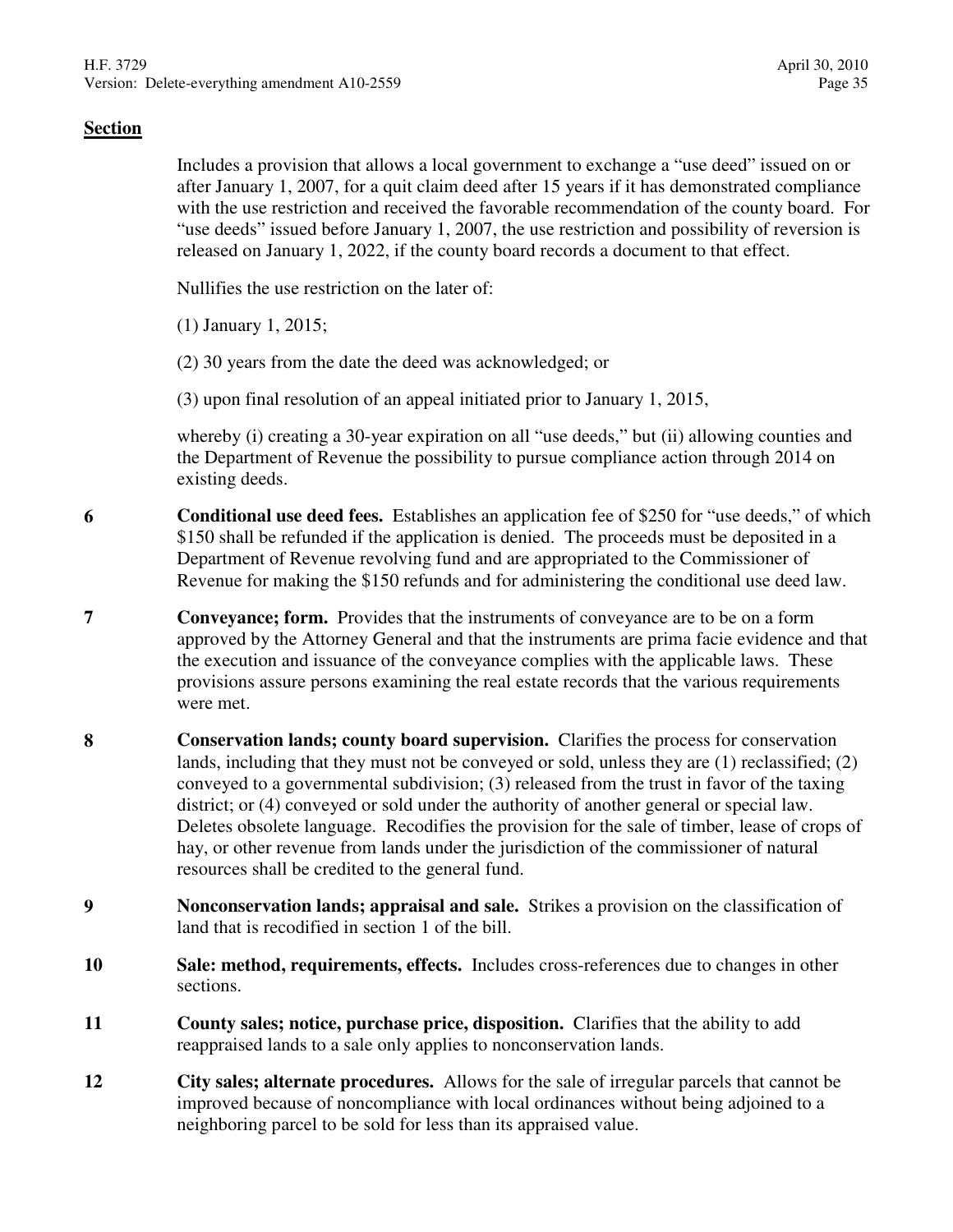- **13 Notice; public hearing for use change.** Requires notice to surrounding landowners within 400 feet of a parcel and a public hearing if a governmental subdivision intends to change the use of a parcel acquired by a use deed.
- **14 Repealer.** Repeals obsolete provisions:
	- section 282.01, subdivisions 9, 10, and 11; and
	- section 383A.76 (inconsistent provisions for cities in Ramsey County).

# **Article 11: Miscellaneous**

# **Overview**

This article requires bills creating new tax expenditures to include policy goals and standards for measuring achievement of the goals. Provides that new expenditures expire after 12 years. Requires the Department of Revenue to recommend to the legislature a process for identifying and providing a systematic review of tax expenditures.

Modifies penalty abatement authority for disaster areas.

Adds a \$25 fee when entering into a tax payment agreement with the Department of Revenue.

**1 Tax expenditure bills.** Requires bills that create or renew tax expenditures contain a statement of intent and a standard for measuring whether the intent is met. Requires a tax expenditure enacted after July 1, 2010, to expire 12 years after it first takes effect but allows the bill to contain an earlier expiration date.

**Effective date**: Tax expenditures enacted after July 1, 2010.

- **2 Penalty abatements for disaster or emergency areas.** Expands the commissioner's authority to abate penalties for late filing and late payments to include taxpayers located in areas declared to be in a state of emergency by either the president or the governor. Current law limits the abatement authority to taxpayers in a presidentially declared disaster area.
- **3 Fee for payment agreements**. Requires the commissioner to charge a \$25 fee for
	- $\rightarrow$  entering into a payment agreement;
	- entering into a new payment agreement after default on a prior agreement; or
	- renegotiating the terms of an existing payment agreement.

The amount of the fee is to be annually adjusted to equal the cost to the commissioner of entering into payment agreements.

**Effective date**: Payment agreements entered into or renegotiated after June 30, 2010